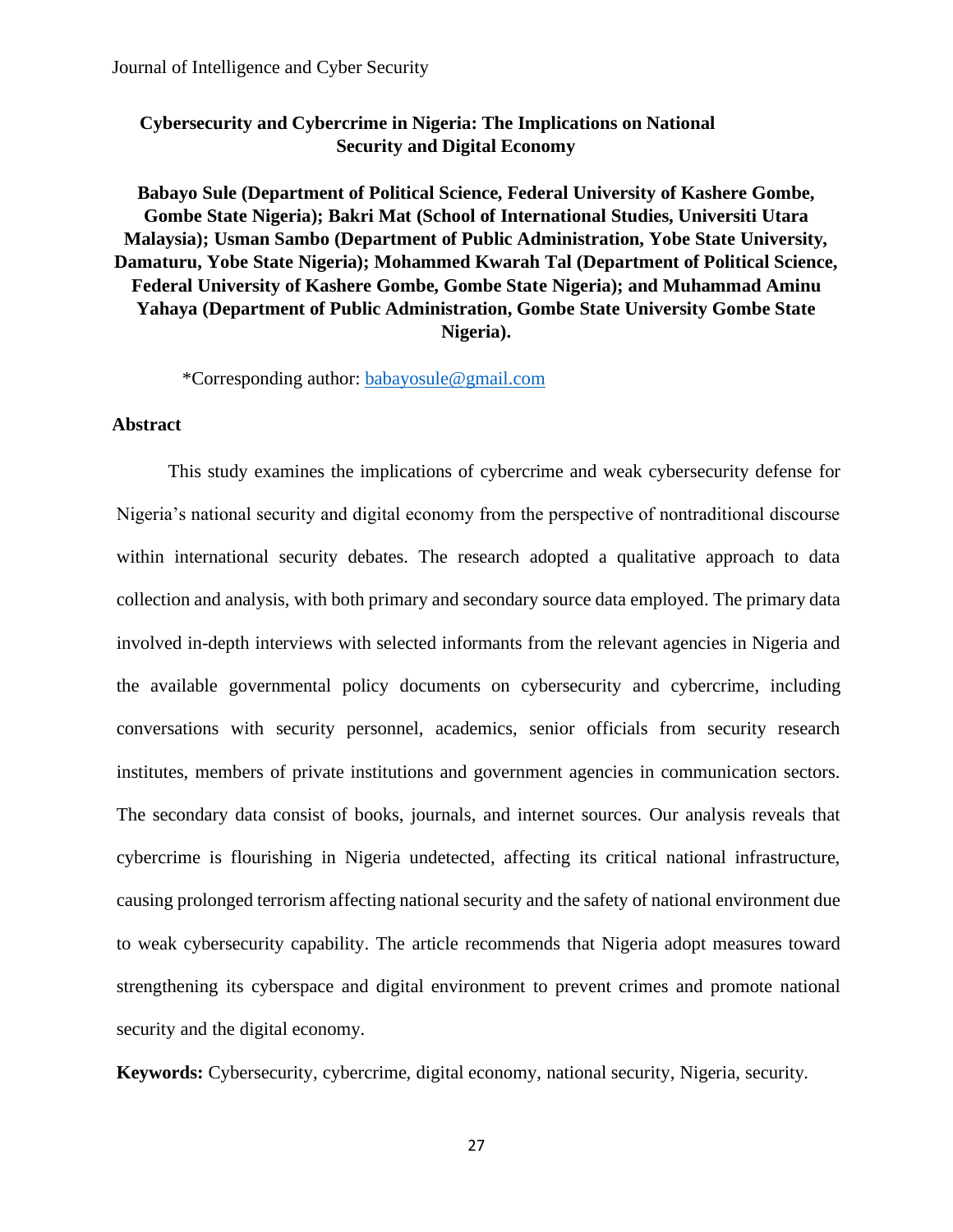## **Introduction**

The shift in the new paradigm of security discourse that emerged during the era of Cold War and beyond stresses the need to pay attention to nontraditional or nonmilitary threats to domestic and international security (Buzan & Hansen 2009). Indeed, the emergence of widespread security challenges such as marine pirates, flood, drought, diseases, terrorism, environmental hazards, and cybercrimes necessitates the rethinking of the foundation of contemporary global security (Buzan 1983, 4). Cybersecurity in particular poses an unrelenting challenge, threatening the existence of mankind and infrastructures across nation-states. Countries are making serious efforts in protecting their cyberspace from cyberattacks and cybercrimes in the face of threats and vulnerabilities that could cause billions of dollars' worth of loss in properties, cash theft, and the collapse of critical national infrastructures (Fischer 2009). Cybercrime is on the rise globally (Buchanan 2016), affecting individuals, companies, organizations, and governments with damages worth billions of dollars (Antonucci 2017).

Within this context, Nigeria is a developing country battling threats to national security on numerous fronts, both traditional military threats and nontraditional challenges such as hunger, diseases, erosion, sea piracy, drought, flood, terrorism, and the explosion of cybercrime both within and outside its borders. Recognition of this latter threat led to the adoption of a policy document on cybersecurity by the Nigerian government in 2015, a comprehensive policy statement detailing the provisions and efforts of the government aimed at achieving a safer digital environment. Many scholars (Schjolberg & Ghernaouti-Helie 2009; Reveron & Mahoney-Norris 2011; Schjolberg & Ghernaouti-Helie 2011; Singer & Friedman 2014; Mazurczyk, Drobniak, & Moore 2016; Maurer 2018) have pointed out that internet and cyberspace are global and pose multiple vulnerabilities to all nation states, and in fact, studies on Nigeria (Frank & Odunayo 2013; Olayemi 2014; Omodunbi, Odiase, Olaniyan, & Esan 2016; Ajiji 2017; Chukwuma & Mogom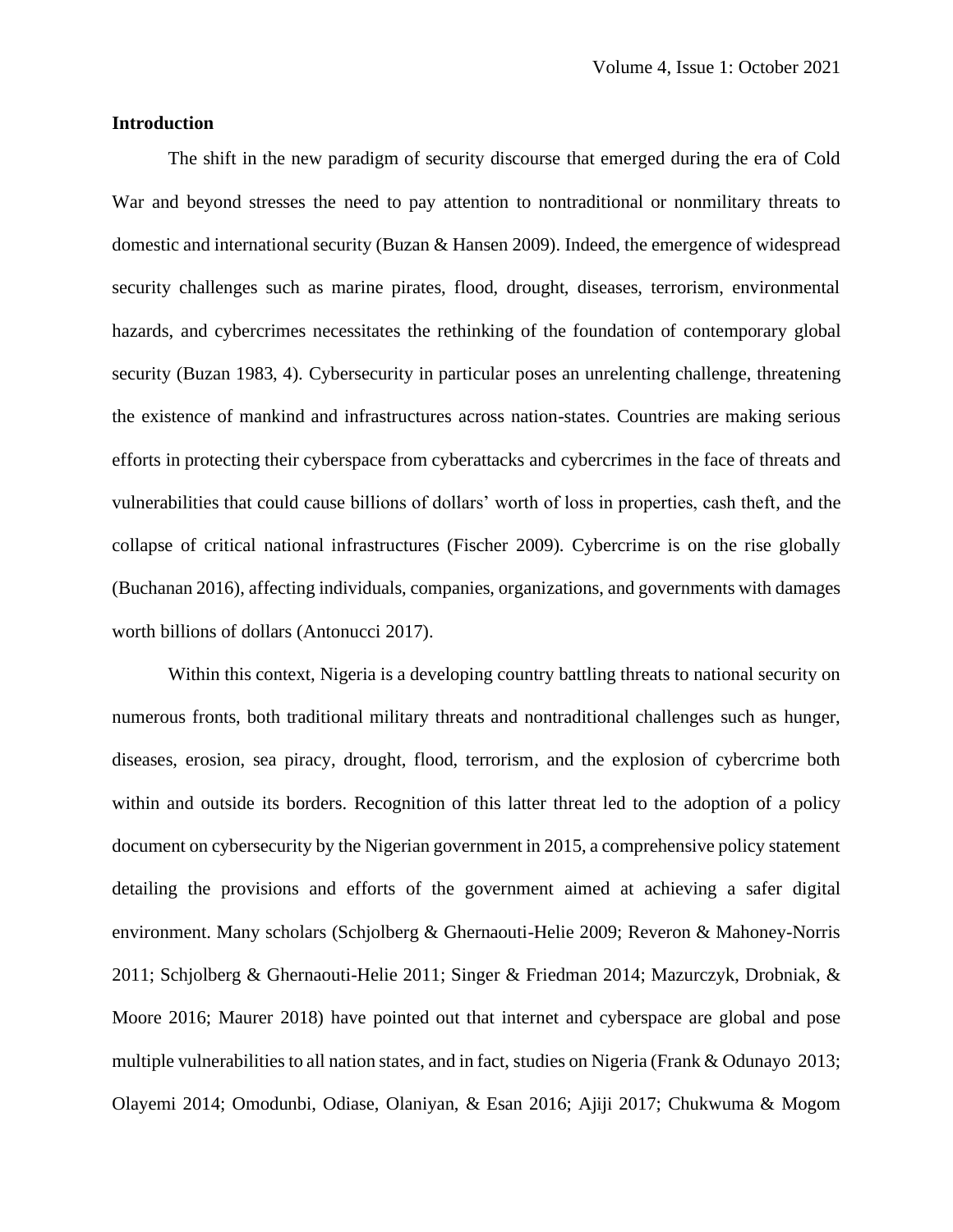2018; and Mohammed, Mohammed, & Solanke 2019), though scanty on the subject matter, suggest that Nigeria is as vulnerable as other countries in the world to these threats.

The Nigerian case, however, is particularly important in terms of the study of cybersecurity and cybercrime due to its unique set of circumstances. The country is the most populous state in Africa, and by extension, the biggest Black nation on earth. It is the tenth-largest oil producing state and the seventh most populous country in the world. The explosion of internet access in Nigeria should be of prime concern for both policymakers and key players in the world of cybersecurity, as vulnerability in the Nigerian context is always imminent. Yet, comprehensive analysis of Nigerian cybersecurity issues is woefully inadequate, a gap this article seeks to address. In addition to providing an overview of the situation we offer policy suggestions for the Nigerian government on how to improve on the existing cybersecurity infrastructure in the country.

#### **Literature Review**

In this section, we discuss some of the empirical and theoretical issues related to the subject matter of study. These include (1) the emergence of cybersecurity as a central global concern; (2) the evolution and character of the global digital economy; (3) the emergence and patterns of cybercrime globally and in Nigeria; (4) policies and regulations related to cybersecurity; (5) Nigerian national security; and (6) Nigerian policy response to cybersecurity concerns and cybercrime.

## *Cybersecurity in the Global Context*

In the contemporary era, the rapid expansion of internet communication technologies and digital activities, particularly the proliferation of cellular phones, has created a new security concern, as large quantities of stored data have become the target of hackers and criminals (Rayes & Salam 2019). Further, financial transactions carried out in the internet arena serve as a clear avenue of vulnerability. With over five billion people in the world possessing mobile phones and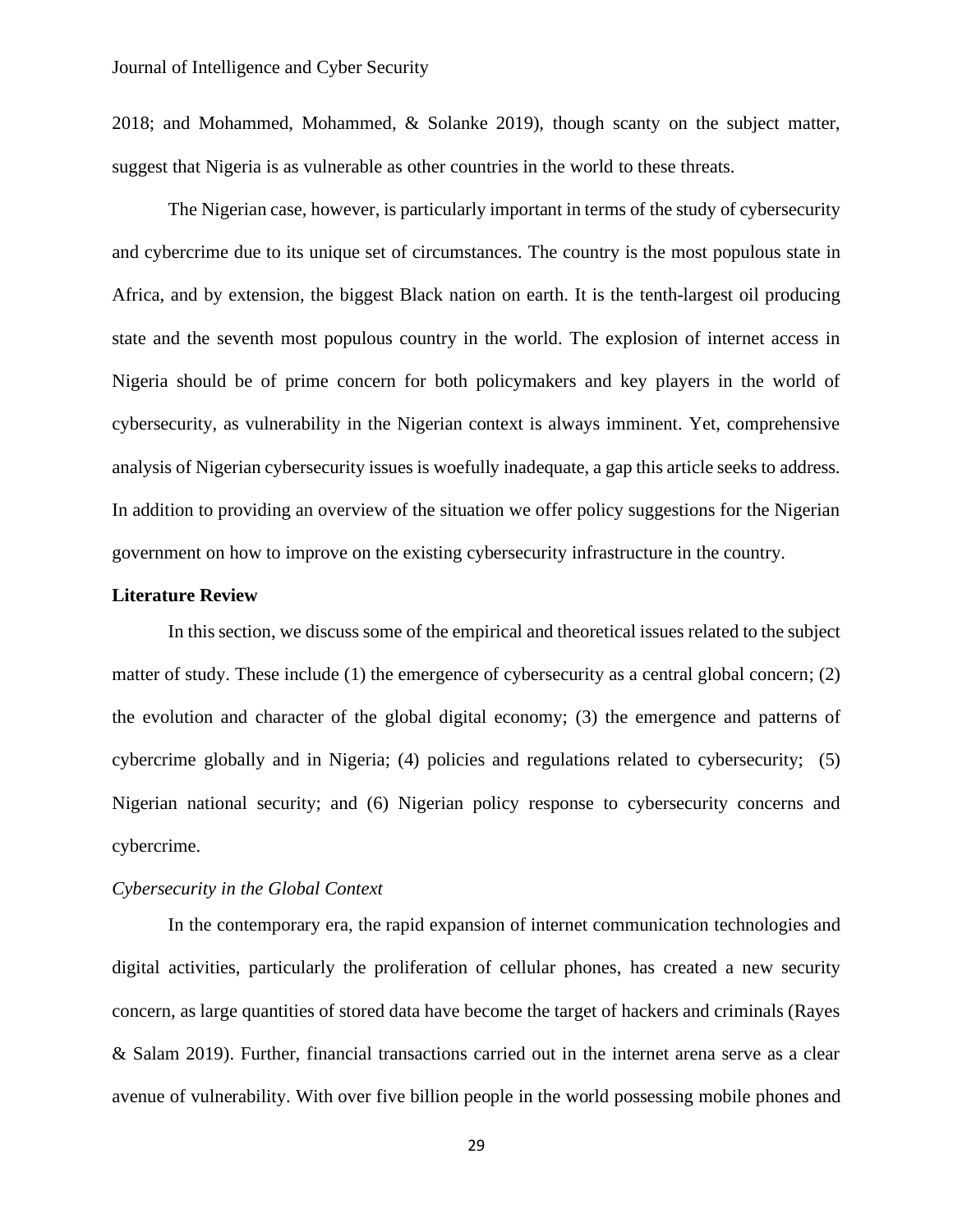over four billion having access to the internet, cybersecurity has become an inevitable and pressing concern (Global Web Index 2019). As cyberattacks by nation-states among themselves and by individual criminals against both states and public users have proliferated, a national security paradigm shift has emerged in intellectual discourses (Reveron et al. 2011). In the specific case of Nigeria, twenty-first-century statistics on mobile owners, internet users, and the digital economy suggest that cybersecurity must be taken as a serious concern by both government and private individuals.

#### *Digital Economy*

The digital economy and indeed, digital activities such as e-commerce, e-governance, and e-learning, have been undergoing transformation for several decades. Countries have been moving toward digital space for ease of life since the end of World War II, a phenomenon that dates to the invention of the first computer (Severo 2019, 165). With the emergence of internet services, digital activities began to proliferate in the 1980s (Noam, 2019). The contemporary explosion in internet systems across the globe and the creation of communication gadgets such as mobile phones, laptops, iPad, tablets, and other gadgets that use internet services has effectively succeeded in digitalizing the world (Schwanholz & Graham, 2018).

In terms of commerce, by the twenty-first century, many businesses had adopted technology aimed at innovation and improvement of customer services and operations, often with positive results in terms of profitability and ease of operations. The advantages of conducting business online are such that in 2018 more than 42 percent of business globally were conducted in this manner (retrieved from https://www.slideshare.net/sap/99-facts-on-the-future-of-business-inthe-digital-economy-2018). At the same time, enterprises that have done so face the risk of unauthorized use and malicious attacks, including theft, the destruction of intellectual property, abuse by insiders, and illegal use of information, which is tantamount to the loss of data reliability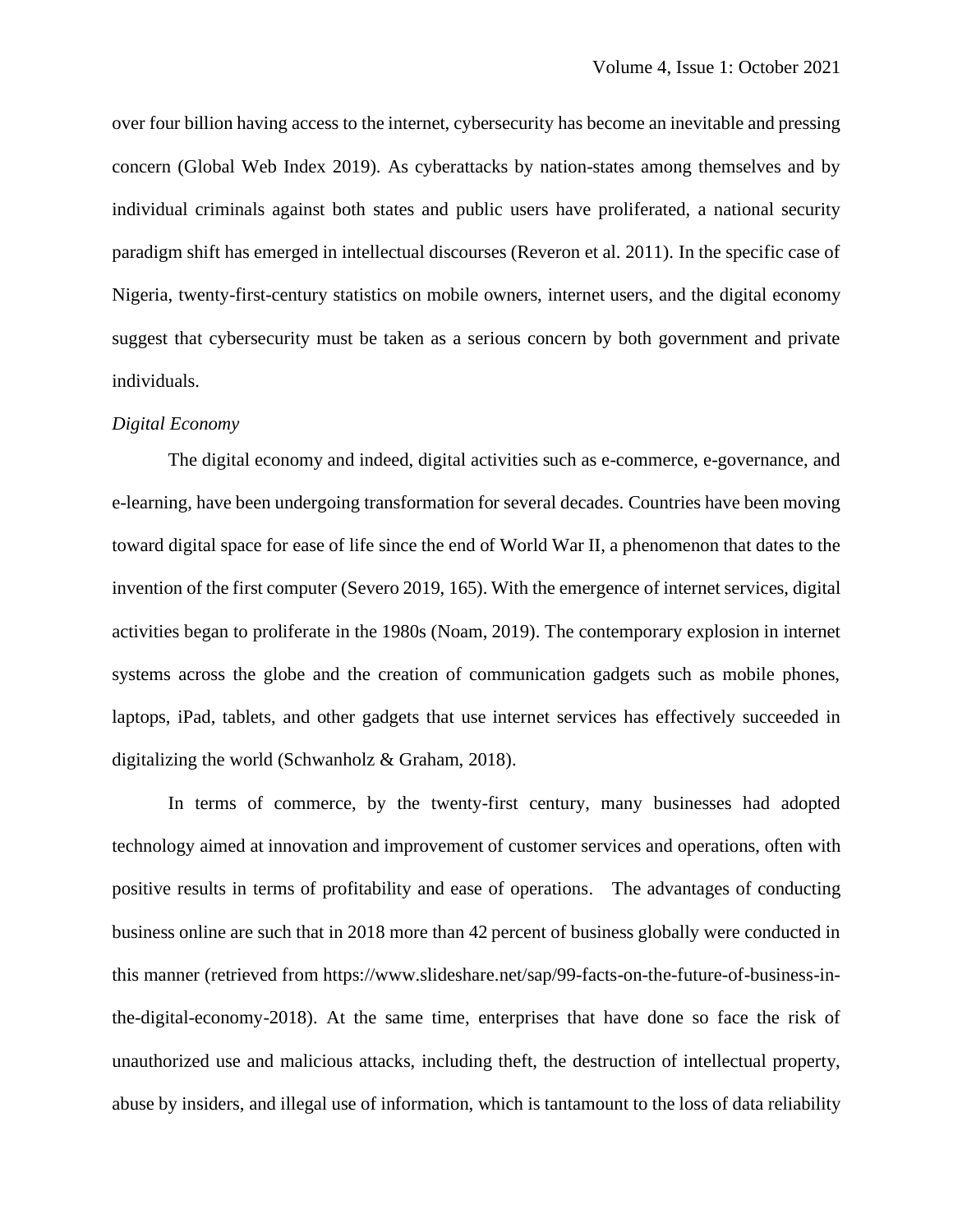and confidentiality and affects the levels of trust between enterprises and their users/customers (Shalhoub & Al Qasimi, 2010).

In an environment where the digital economy is characterized by the physical separation of the buyer from the seller, the separation of the buyer from the product, and the risk of cybercrime, enterprises must find ways of initiating and developing cyber relationships with customers in sustainable ways, of which the best is establishing a trusted digital space. (Shalhoub & Al Qasimi, 2010). The importance this point is underscored when we consider that most countries in the world are currently going digital in virtually all aspects of national importance, such as e-governance, e-commerce, e-voting, e-transaction, e-learning, and other vital aspects of human endeavor in the society. Digital trust and security in this case take on paramount importance and demand the attention of policymakers.

## *Emergence and Patterns of Cybercrime*

Cybercrime emerged historically in the 1970s and 1980s during the Cold War era. During that period, most patterns of cybercrimes revolved around nation-states engaged in the ideological battle and involved attacking the computers and data of rival countries. Important data related to nuclear proliferation, intelligence movements, and foreign policy were the subject of hacking by professionals employed by the relevant governments. At the same time, individual criminals were also actively hacking data, targeting critical national infrastructures and financial organizations for the purposes of stealing of money and sabotage (Kshetri 2019; Mordi 2019). However, in terms of its pervasiveness, cybercrime became far more extensive, dynamic, and pervasive after the collapse of the USSR.

Cybercrime is believed to have generated an amount of money worth \$1.5 trillion in 2018 and \$2 trillion in 2019 across the globe through major hacks and thefts from websites and organizations. The annual total amount (that we know of) realized from cybercrimes consists of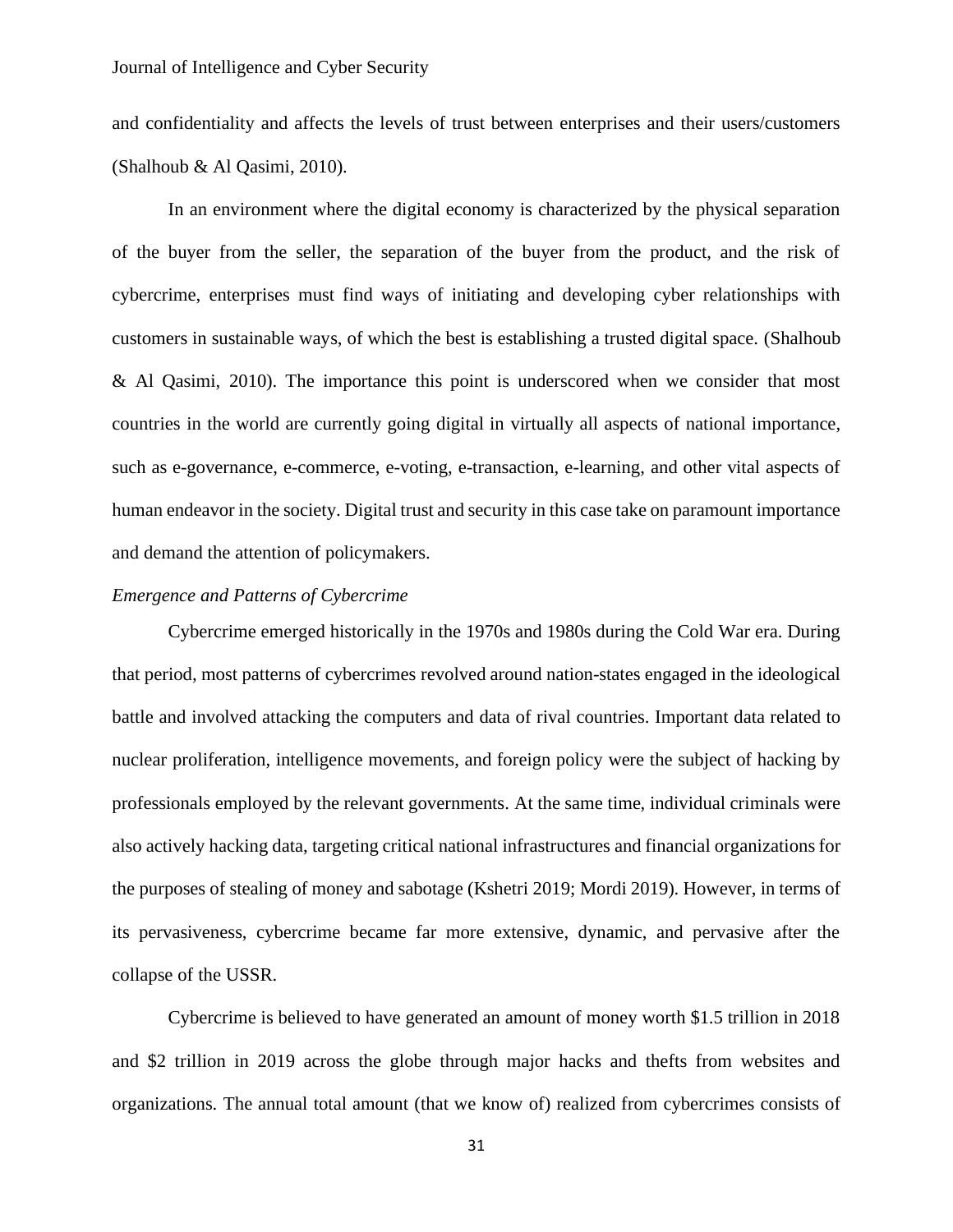\$860 billion from illegal online markets, \$500 billion from trade secrets and IP thefts, \$160 billion from data trading, \$1.6 billion from crimeware; and \$1 billion from ransomware. In the United States, cyber frauds led to losses of \$25 billion in 2010 alone; in Britain and Australia, losses in 2015 amounted to 3.6 billion British pounds and AU\$94 million. These crimes have largely involved multinational corporations and governmental information, with major examples of data breaches in 2018 including Yahoo (\$3 billion), Under Armour (\$150 million), eBay (\$145 million), Equifax (\$110 million), Facebook (\$87 million), JP Morgan Chase (\$76 million), Paystation (\$77 million), Uber (\$57.6 million), and Home Depot (\$56 million) (Re-Hashed 2019).

Turning to Nigeria now, similar to other developing countries, the level of development in internet and cyberspace in the 1970s and 1980s in that country was minimal. Even though it was an appendage of capitalist states during the Cold War, cybercrimes in Nigeria during this time were practically nonexistent. Beginning with the 1990s, however, Nigeria joined the retinue of states facing nonmilitary security threats, with cybercrime front and central. For instance, if Africa as a whole lost \$3.5 billion in 2017 to cybercrimes, the Nigerian portion of this sum was \$645 million, by far the largest (Kshetri 2019). A year later, it was reported that Nigeria lost \$800 million (N288 billion) collectively to cyberattacks in 2018 (Azeez 2019). More broadly, a 2019 report disclosed that Nigeria has lost on average N127 billion (\$328,842,878 million) annually to cybercrimes in recent years (Ohwovoriole 2019). Furthermore, Nigeria has the reputation of being the global headquarters of cybercrimes, due to frequent daily incidences linked to the country (even though Statista data in 2017 did not even mention Nigeria among the top twenty countries in terms of the highest incidence of cybercrime) (Mordi 2019). Finally, in addition to these glaring threats posed by cybercriminals to the Nigerian economy, the Nigerian Communication Commission (NCC) reported in 2018 that there were about 9 million unregistered lines in the country that were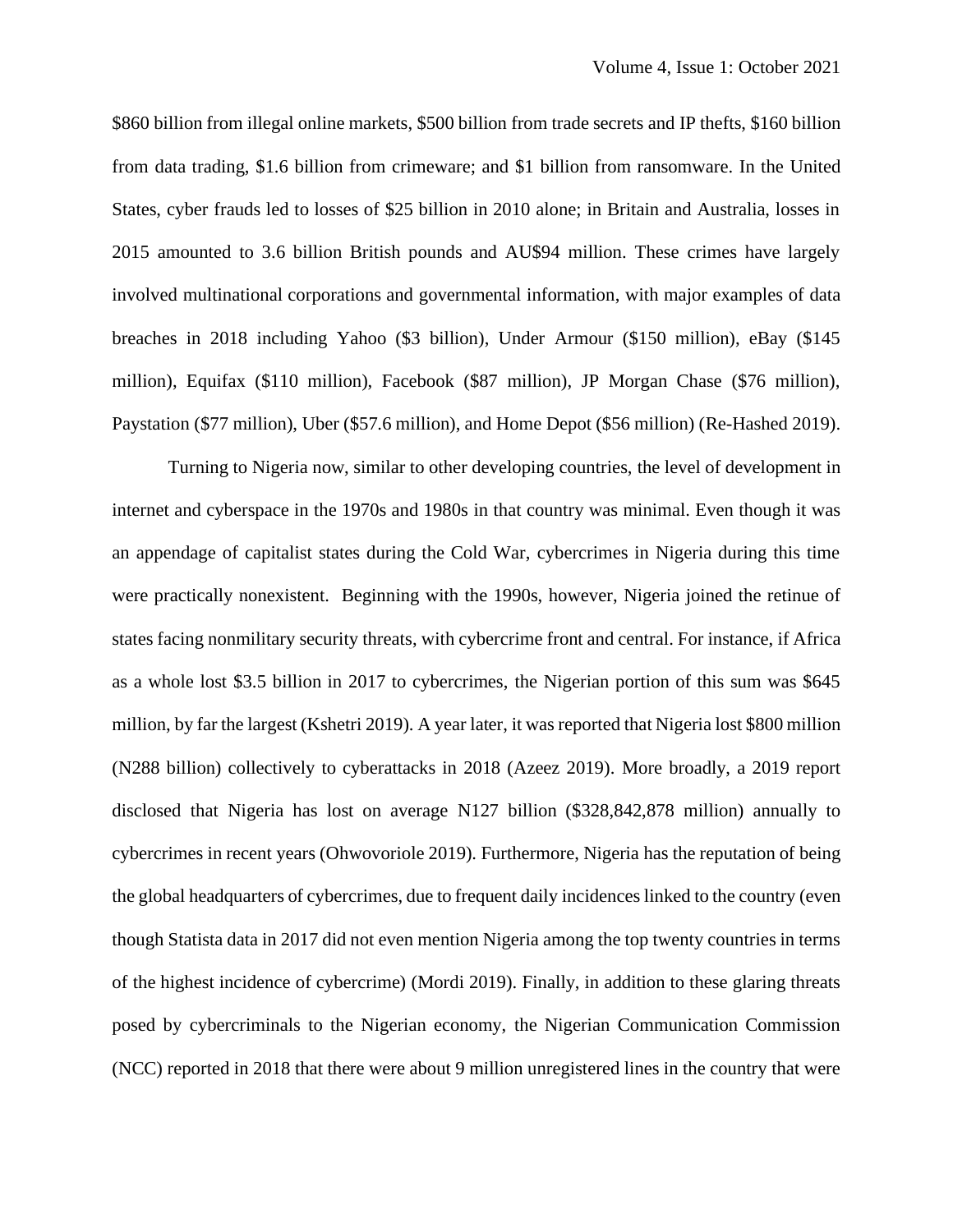used by mobile owners; some of these were clearly being used for criminal activities such as terrorism, rural banditry, communal violence, kidnapping and robbery, posing a serious threat to national security.

## *Policies and Regulations on Cybersecurity*

The need for policies on cybersecurity is anchored in the recognition that there has been a shift in global governance toward e-governance and the security implications arising therefrom. The 2009 cyberattacks on South Korea and United States present a good case for concern in this regard (Andreason 2012, 77). According to Pelton and Singh (2015), cybersecurity laws should target four major areas. The first is personal and family protection, which consists of protecting stocks, bonds, bank accounts and credit cards, Medicare accounts, desktop computers and Wi-Fi, personal cell phones, and family records. The second aspect involves cybersecurity policies for smart phones and free Wi-Fi that operates through mobile phone security and access. The third aspect is protecting vital infrastructure through the application of satellites with cybersecurity implications. Finally, the fourth is strict government regulation and monitoring of cyber activities. The reality, however, is that the development of such policies has been haphazard at best.

In an attempt to minimize the rate and severity of cybercrimes, various international organizations have undertaken the responsibility of pushing toward cyber law development in both the developed and developing countries. A leader in this respect, the International Telecommunications Union (ITU) launched the Global Security Agenda in 2007 and formed a High-Level Expert Group to investigate the issues and develop proposals for long term strategies (Shalhoub & Al Qasimi 2010, 18). The ITU in particular promulgates laws under its auspices that have some applicability to information warfare attacks that use the electromagnetic spectrum or international telecommunications network (Greenberg, Goodman, & Hoo 1998, 7).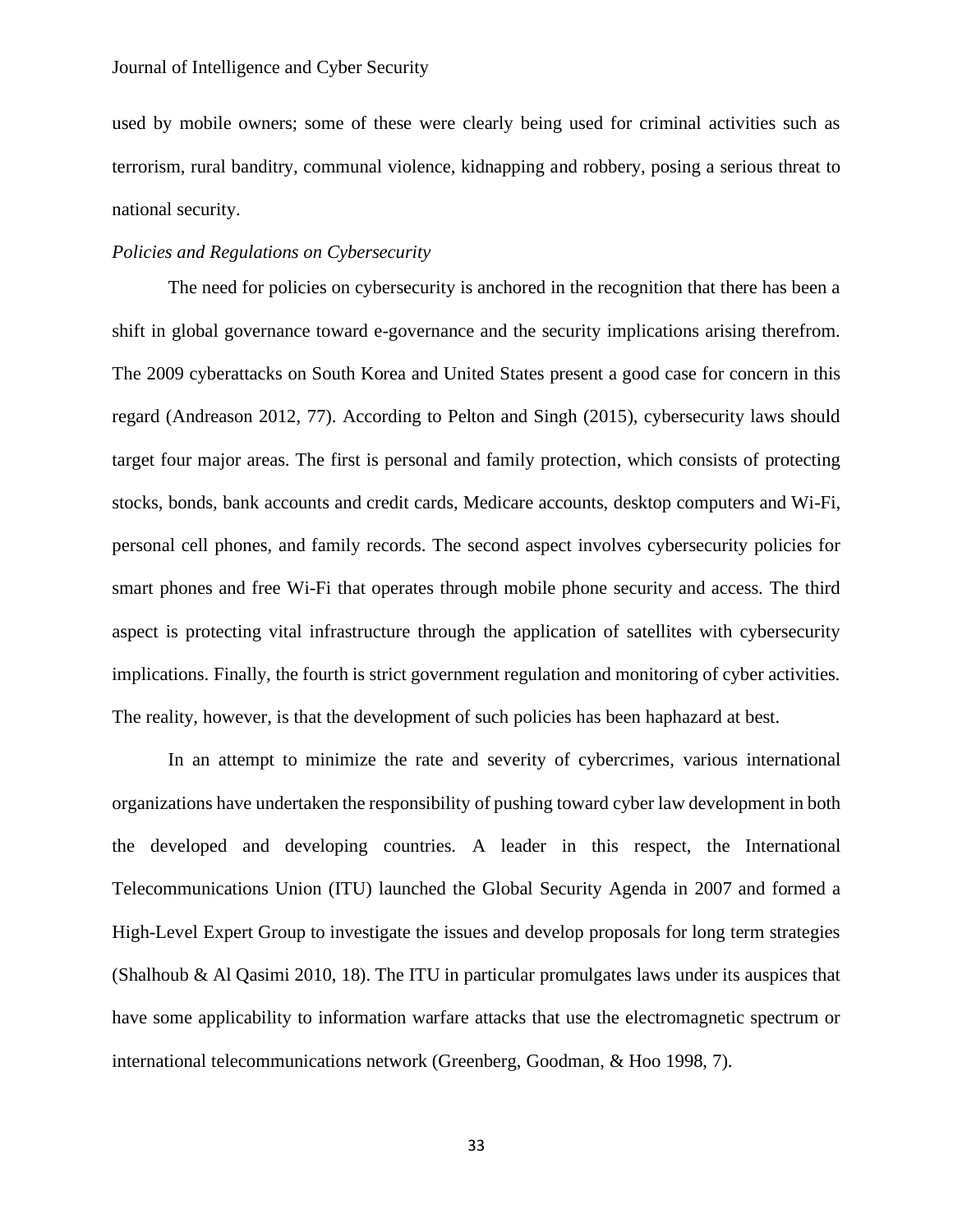On the state level, governments have adopted antihacking laws to help promote cybersecurity and attempted to approach the issue within the framework of the internationally recognized right of nation-states' rights to defend themselves when attacked, in accordance with article 51 of the UN Charter (Guiora 2017, 63). The Convention on Cybercrime, initiated by some European countries, is the only international agreement in existence at the global level in the area of cybercrime. It is also open for membership to countries outside of Europe, being signed for example by the United States, Canada, Japan, and Australia. The convention comprises three key areas: substantive law, procedural requirements, and international cooperation. However, some critics argue that these laws are outdated and have failed to help effectively protect either private or government computers (Kosseff 2017). Further, as observed by Maurushat (2013), the challenges of laws related to cybercrime are many, including but not limited to the issues of freedom of expression/freedom of speech, copyright, tort of negligence, defamation, illegal telecommunications interception (surveillance), privacy law, data protection, and data breach notification.

### *National Security*

The traditional thinking on national security was predicated on the assumption that state actors are the major players in national and international politics (Buzan 1983, 2). A new conceptual paradigm depicts that national security and indeed, international security, is more complex and dynamic in the post–Cold War era because of the emergence of nonstate actors as powerful players in national and transnational politics (Buzan & Hansen, 2009, 9). Indeed, the failure of the balance of power that had reigned after World War II highlighted the importance of collective security in the international system (Johari 1997, 215). To this end, a number of solutions have been proffered, of which perhaps the most prominent is the deterrence theory as advanced by Realist theorists such as Henry Kissinger (Taylor 2012).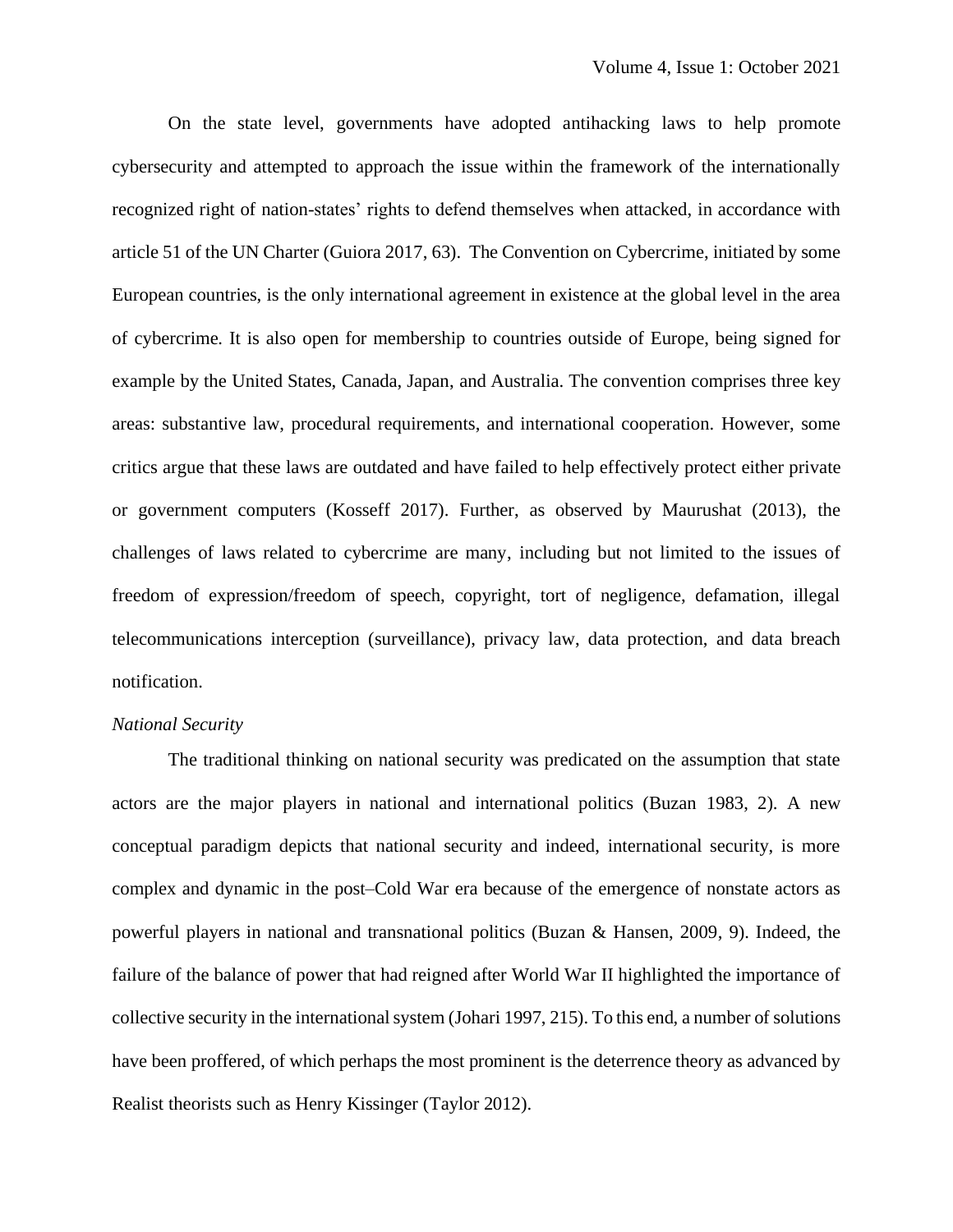Generally speaking, the national security policy of any state must identify threats domestically and contain them accordingly before expansion toward the global level. Every state may be involved in permanent warfare; control over subversion must be through domination and natural leadership, which is attainable through armed forces (Chomsky & Herman 1979). At the same time, in the present-day national security must address more than just military threats, to include climate conditions, social settings, political structure, the economic basis of the country, among other aspects, with cybersecurity prominent among them. With this context in mind, we now turn briefly to a discussion of national security issues in contemporary Nigeria.

## *Nigerian National Security*

Nigeria's national security policy emphasizes domestic protection, African unity, peace, and the promotion of global peace and security through cooperation, noninterference, and respect for the dignity and value of mankind. Since political independence in 1960, Nigeria has adopted many measures to ensure that the country would protect itself adequately while extending its influence at the African level and globally (Yakubu 2012, 12). Of these goals, the fundamental objective is the protection of the lives and properties of all the citizens and other inhabitants of the country. This is meant to be achieved through building social cohesion, economic prosperity, and mutual coexistence between different groups. Ostensibly, the Nigerian defense strategy is anchored in the understanding the centrality of the recognition of the dignity of mankind, personal well-being, and prosperity before other issues (Alkali 2010, 10). However, the failure of policymakers to in fact pay adequate attention these values and ideals created a huge security gap, which manifested in 1967 through the civil war and later in recent years through terrorism, communal clashes, political violence, rural banditry, kidnapping, robbery, and cybercrimes.

Currently, Nigeria faces many security challenges, both internally and externally. Within the country, the volatile political environment and fragile social settings emanating from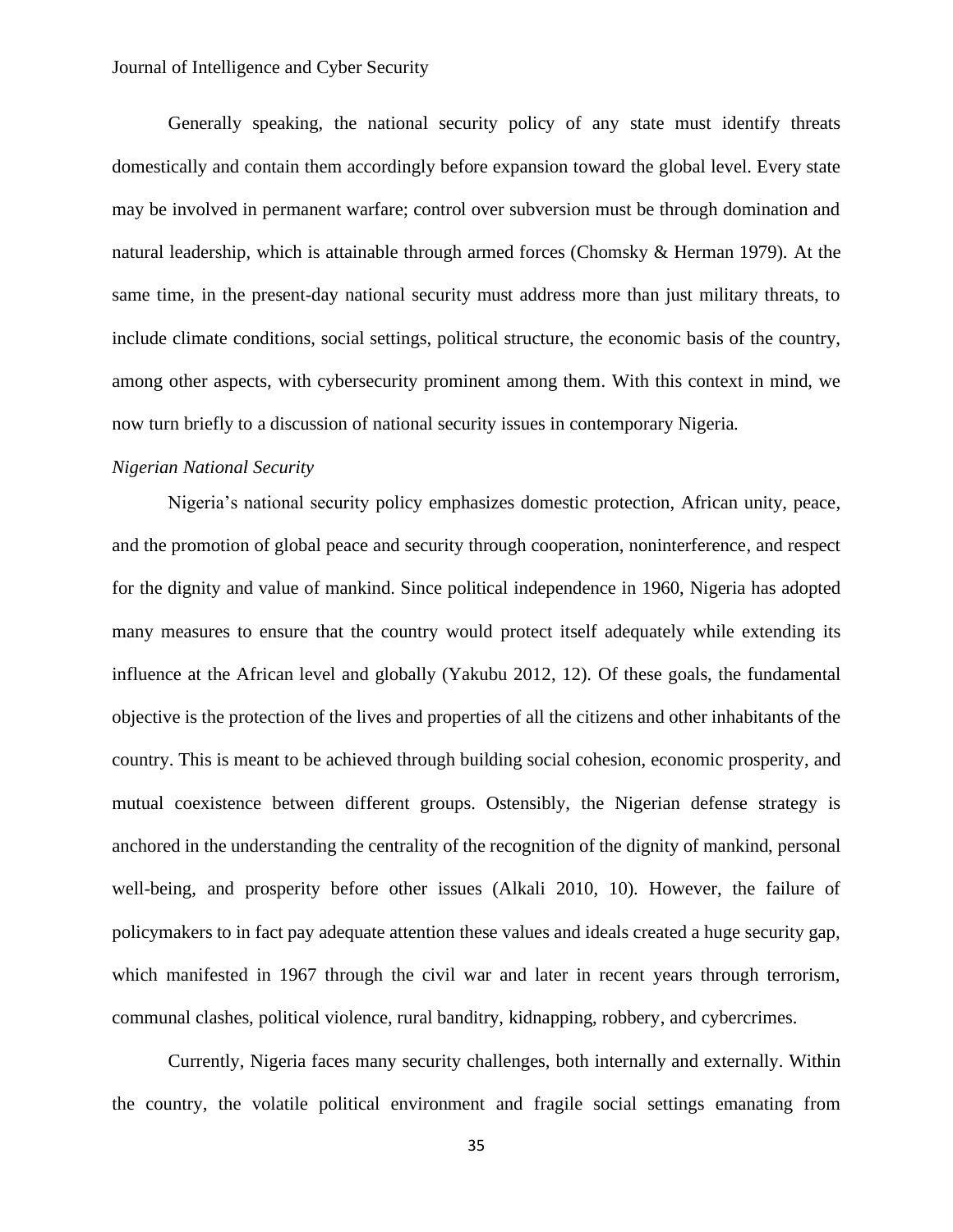multireligious, multiethnic, and regional politics have contributed to security dilemmas, exacerbated by a large contiguous geography, porous borders, and economic problems. The Anglophone and Francophone dichotomy is another security concern, in which Nigeria is surrounded by four major West African countries with a French colonial past, creating a wide gap in terms of communication, external allegiance, and cooperation (Yakubu 2012, 14). More recently, Nigeria has come to face a new security threat, namely, terrorism, with the emergence of the Boko Haram, which shields itself under the umbrella of religion to commit heinous crimes against mankind in the northern part of the country, particularly the northeastern enclave. Within this context, Sule et al. (2019) have suggested that the major focus of the Nigerian security apparatus should pivot toward a nontraditional approach based in cybersecurity and intelligence gathering to address nontraditional/nonmilitary threats.

#### *Nigerian Policy Response to Cybersecurity and Cybercrime*

In Nigeria, the Cybercrimes Prohibition Act of 2015 is the major policy instrument meant to boost cybersecurity and prevent cybercrimes in the country. The policy document reiterates unequivocally that the major aim of the act is the prevention of damage to critical national infrastructure (part II, sec. 3 and 4). The act describes those offenses that are considered to be cybercrimes and punishable by law (part III, sec. 5 to 36), including:

- offenses against critical national information infrastructure;
- unlawful access to a computer;
- illegal registration of a cybercafé;
- system interference;
- interception of electronic messages, email, or electronic money transfers;
- tampering with critical infrastructures;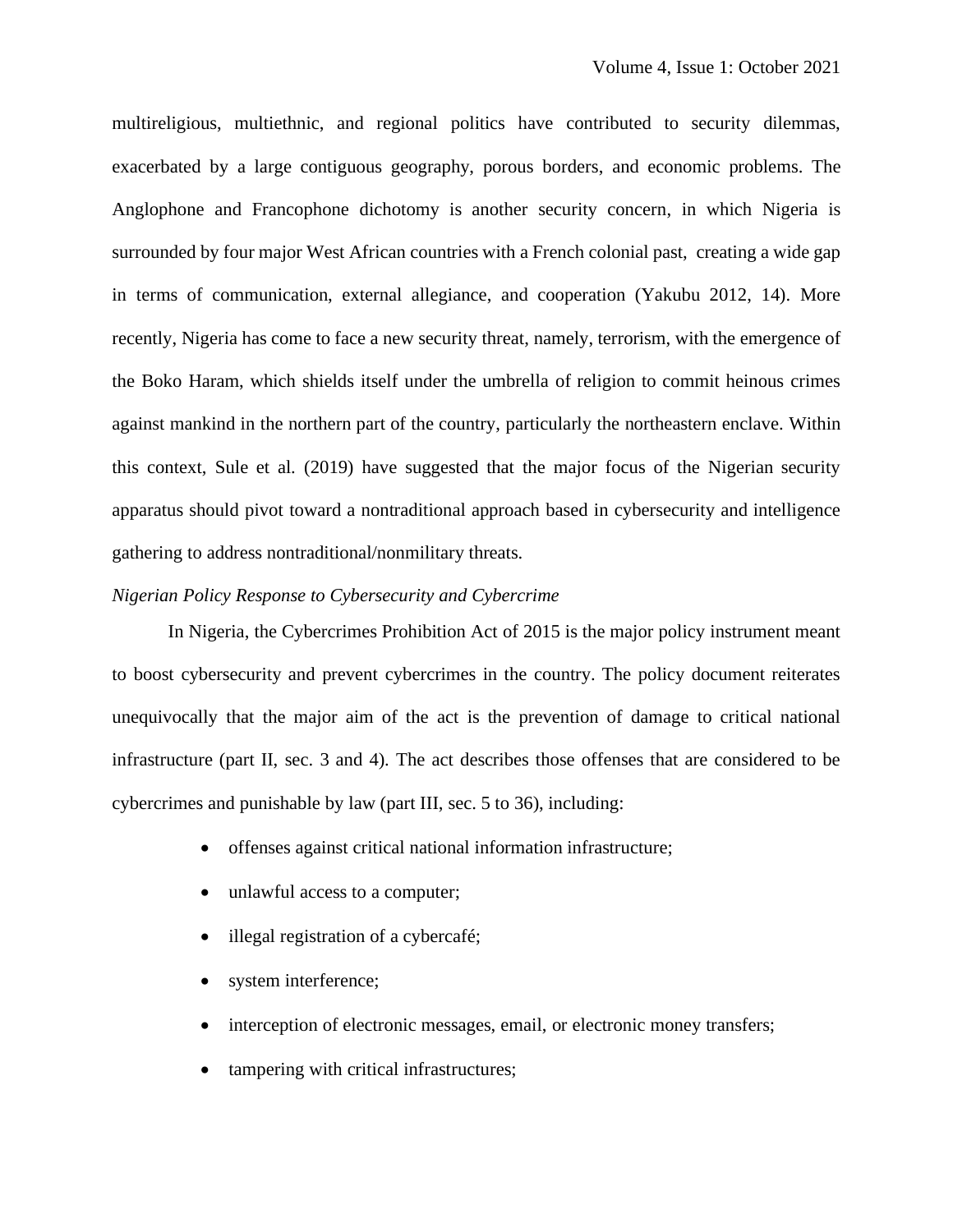- willful misdirection of electronic messages;
- unlawful interceptions;
- computer related forgery or fraud;
- theft of electronic devices;
- unauthorized modification of computer systems;
- network data and system interference;
- fraudulent electronic signature;
- cyber terrorism;
- exceptions to financial institutions posting and authorized options;
- fraudulent issuance of e-instructions;
- fraudulent reporting of cyber threats;
- identity theft and impersonation;
- child pornography and related offenses;
- cyberstalking or cybersquatting;
- racist and xenophobic offenses;
- conspiracy;
- importation and fabrication of e-tools;
- breach of confidence by service providers;
- manipulation of ATM/POS terminals;
- spreading a computer virus;
- electronic card–related fraud and use of a fraudulent device or attached emails and websites (Cybercrime Act, 2015).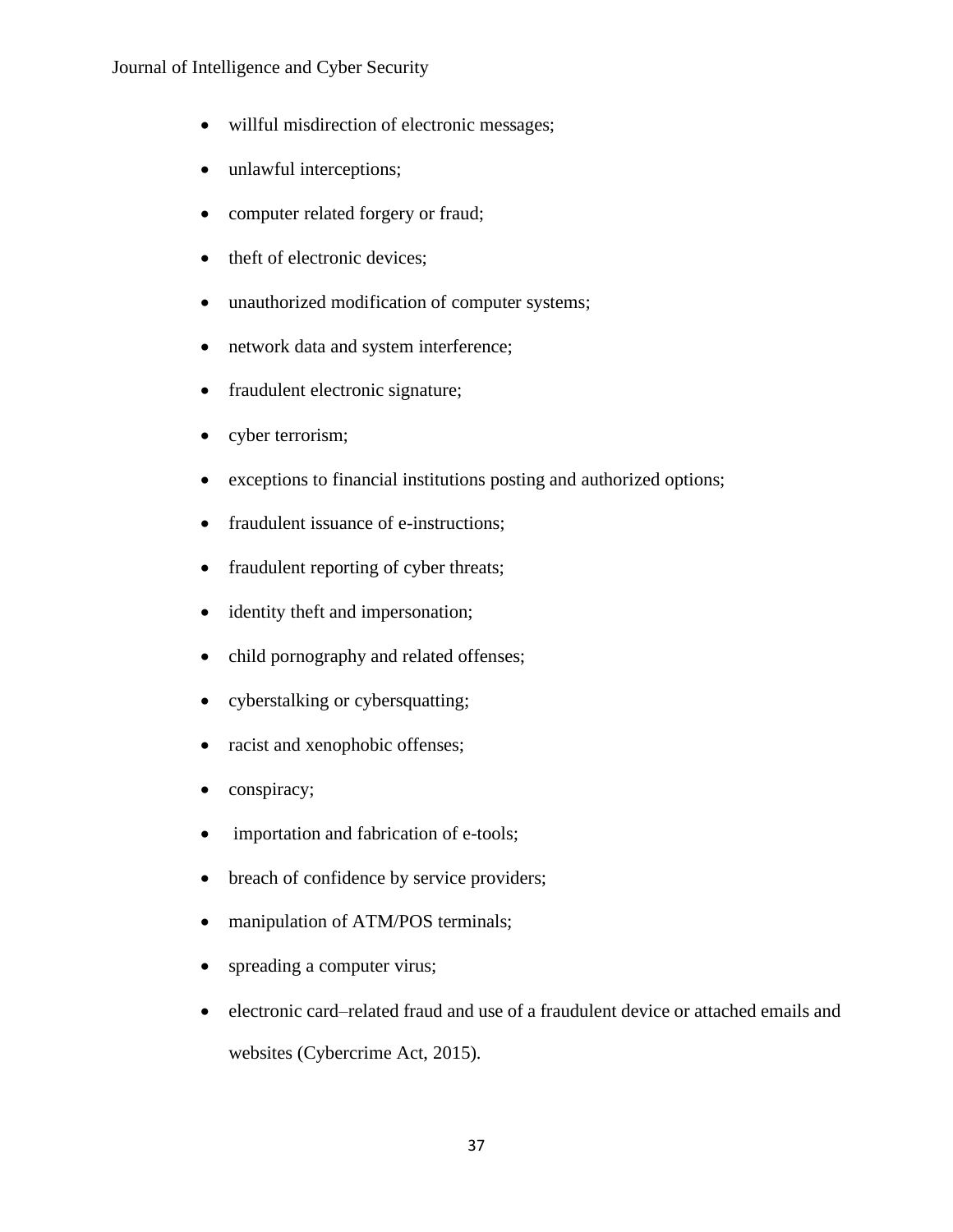The punishments stipulated for the above identified cybercrimes offenses vary but are related in terms of their severity. Some are punishable with ten-year imprisonment without an option of a fine while some risk up to fifteen years without an option for a fine. Others are punishable with a three-year imprisonment or an option of a fine amounting to seven million Niara.

## **The Case Study and Methodology**

As of 2018, the Global Web Index reported Nigeria's population to be 203.6 million, with 169.2 million (83 percent) having mobile phone connections. 89.49 million (42 percent) are internet users and 27 million (13 percent) are active social media users. The digital growth indicators in 2020 from that of 2019 indicate an increase of 5.1 million (2.6 percent) million in Nigerian population. These figures indicate an important threshold in the study of internet and digital communication in Nigeria.

## *Theoretical Framework: National Security of Developing Countries Model by Alagappa (1987)*

This work adopts and expands the on the "National Security of Developing States" model postulated by Muthiah Alagappa (1987), presented and discussed below. We did so for three reasons. The first has to do with the chain of values and clear illustrations that are depicted in the diagram for easy grasp of the concepts involved, namely, national security and possible vulnerabilities and threats. Secondly, previous studies on our case have used other theories, such as political realism, collective security, foreign policy analysis, and other related frameworks, but none of them refer to this framework, clearly demonstrating the innovative nature, contribution, and new ideas proposed by this study. Thirdly, the theory as it stands leaves room for future theory building. Originally developed in 1987, the theory identified some internal and external threats to national security of developing countries at a time when cybersecurity and cybercrime in developing countries were practically nonexistent. But its postulations left the door open to explore threats in the political, social, economic, and environmental areas, making it easy for researchers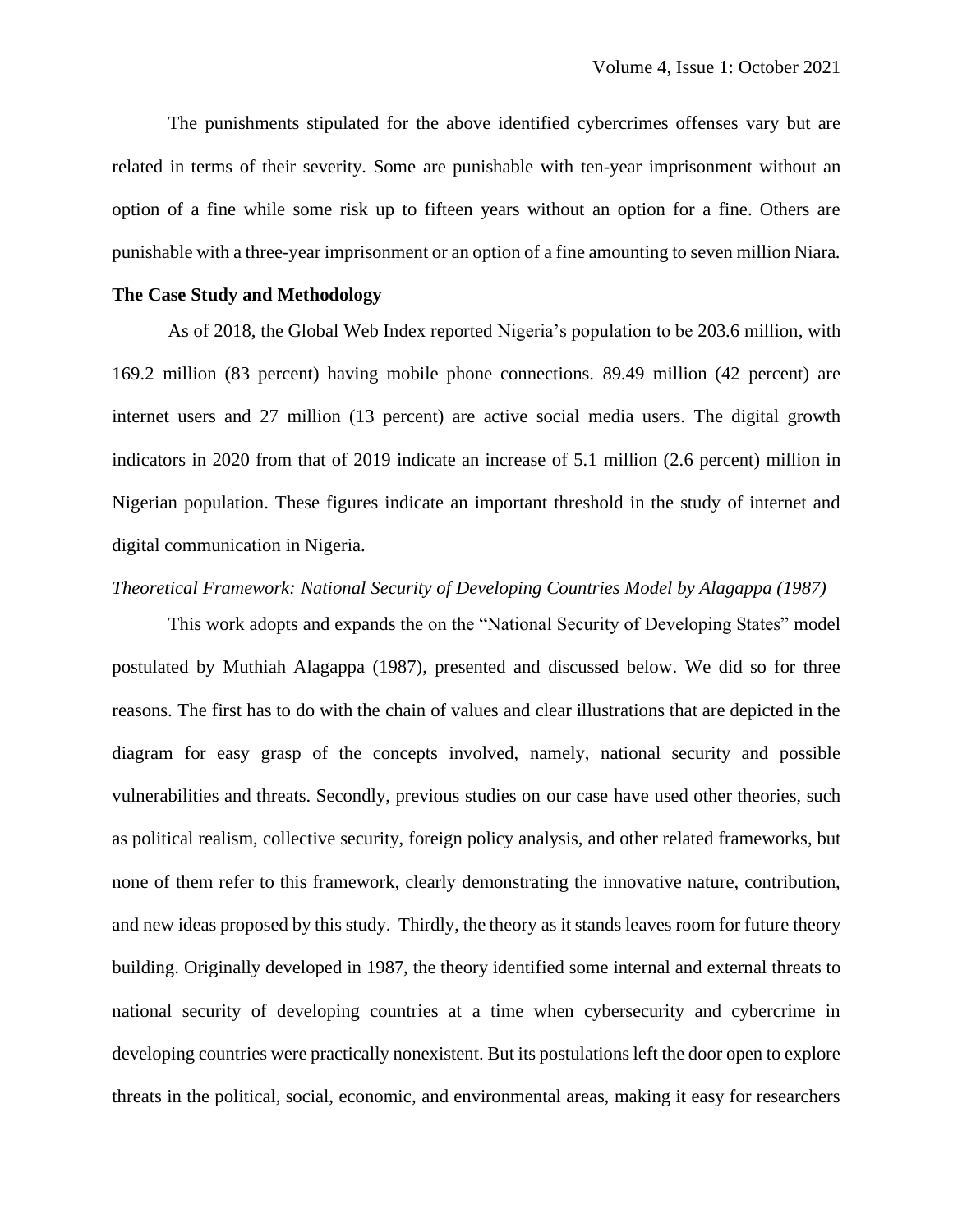to lean on the original postulations and build on the theory for further development of knowledge

in the field of social sciences.

Figure 1: The National Security of Developing States: A Framework of Analysis



Source: Muthiah Alagappa (1987). Expanded by the researchers.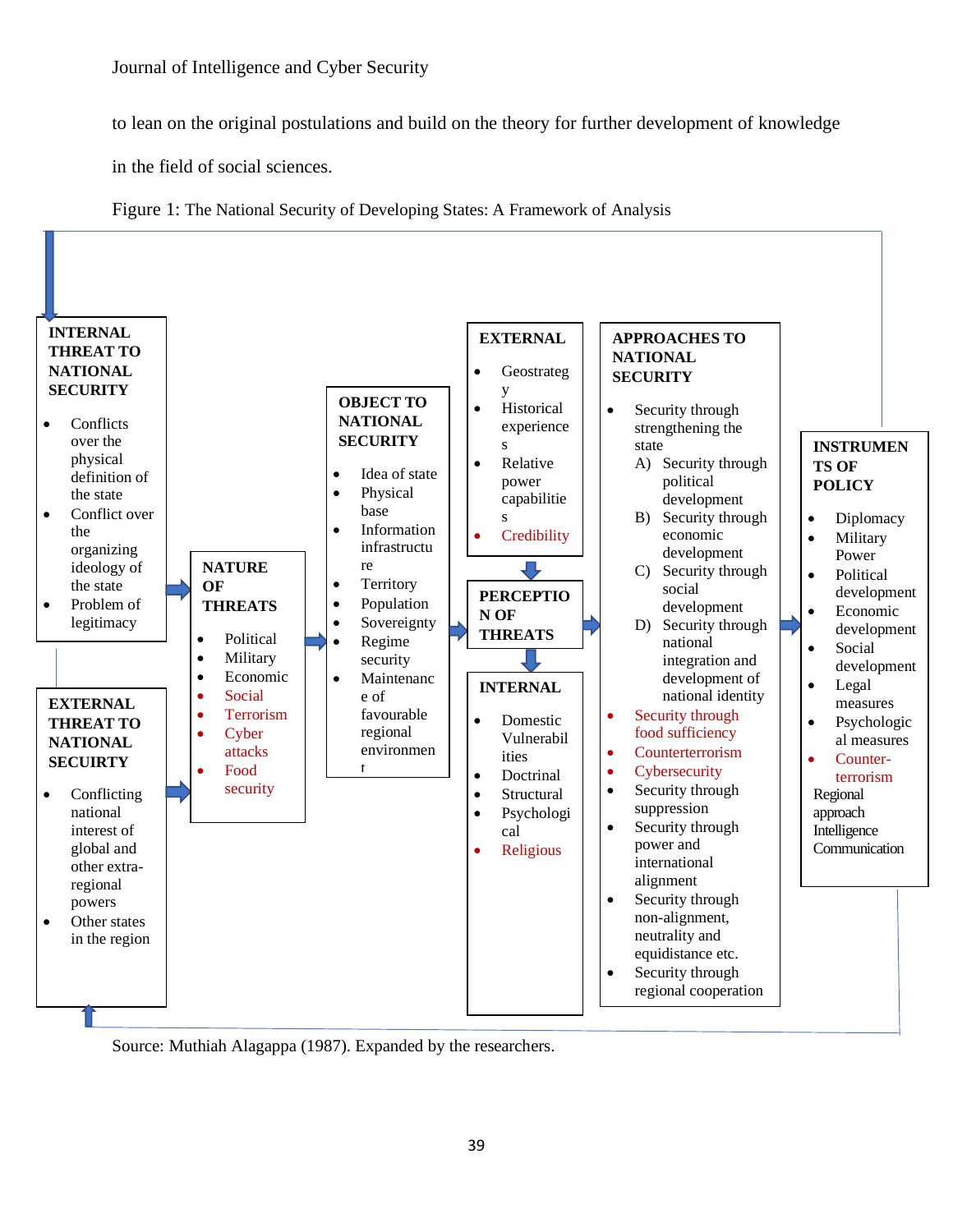The above model indicates that there are, esentially, two major threats to national security: internal and external threats, with both being possibly either traditional or nontraditional. In the internal case, there may be social incoherence and other vulnerabilitites that might lead to armed groups—which is a traditional threat—while at the external level there might be territorial and national interest issues that might set one country at conventional military conflict with another. From the nontraditional perspective, issues such as the economy, geography, social settings, or sea and land rights can be potential conflicts that might lead to insecurity internally and externally for developing states like Nigeria. For example, case of Boko Haram here falls within both the traditional and nontraditional threats and internal and external security threats that Nigeria is facing. The nature of threats can be economic, military, political, or, as we propose in this research, related to terrorism, food insecurity, or cyber attacks. Thus, as identified by Alagappa (1987), any serious developing country that seeks absolute national security must pay attention to both internal and external security and also must give consideration utmostly to both the trational and nontraditional military threats.

The framework advanced by Alagappa (1987) is suitable for this study because it has the leverage of providing an all-round explanation of national security of countries like Nigeria, that is, accounting for both traditional and nontraditional threats. Other theoretical frameworks discussed in the above section can explain either the political angle or the economic perspective of cybersecurity and cybercrime. However, the theory we lean upon is all-encompassing in terms of both theoretical and empirical analysis. For instance, looking at the figures of users of mobile phone and internet in Nigeria and examining the loss of billions of dollars in cybercrime, one can easily use this framework to establish and illustrate that the phenomena are related to national security. The trillions of Naira deposited in Treasury Single Account (TSA) by the government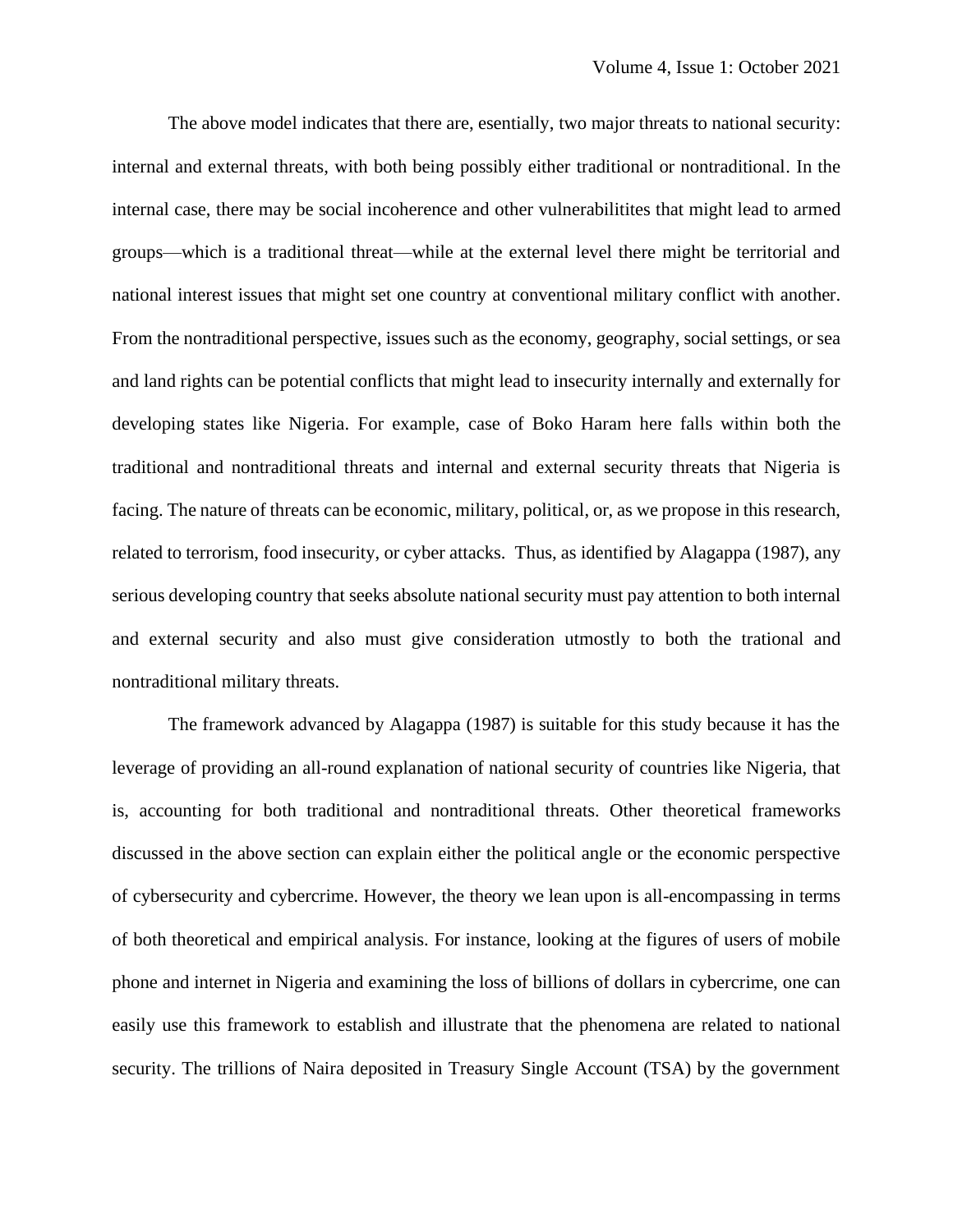and the hundreds of billions used monthly for the payment of salaries under the Integrated Personnel Payroll Information System (IPPIS) present a node of vulnerability if the Nigerian cybersecurity system is hit. In our work, we rely on empirical evidence related to cyber communication by criminals and terrorists in building the theoretical apparatus. In essence, our empirical findings strongly support the theory's suggestion that nontraditional security threats to countries like Nigeria can be as strong as traditional ones.

Our work is inspired, certainly, by that of others. For instance, Cavelty & Wenger (2019) opined that there is a great deal of effort within the international relations discipline aimed at situating its analytical discourse toward an inclusive focus on cybersecurity as a part of global security concerns. Cavelty et al. (2019) stress that cybersecurity is connected to political security because state actors are dealing with state and nonstate actors on the international scene whenever there are threats and vulnerabilities of attacks from a perceived hostile enemy. Cavelty et al. (2019) presented three key drivers that influence cybersecurity politics and research in the field. They include politics (divided into domestic politics and international politics), science (consisting of academic debates and institutionalization), and technology (involving key events and development and use). One of the areas that this research is interested in is domestic and international politics of Nigeria with regard to cybersecurity, and of particular relevance to us is that Cavelty et al. (2019) found it expedient to expand the rationale behind why research of this nature is undertaken from the theoretical perspective.

There are other studies (Koops 2016; Aniekan & Afolabi 2017; Diogenes & Ozkaya 2018; Kremling & Parker 2018; and Kshetri 2019) similar to that of Cavelty et al. (2019) on the nature and necessity of undertaking cybersecurity research and cybercrime protection from the perspective of politics. These studies suggest strongly that any serious country and indeed other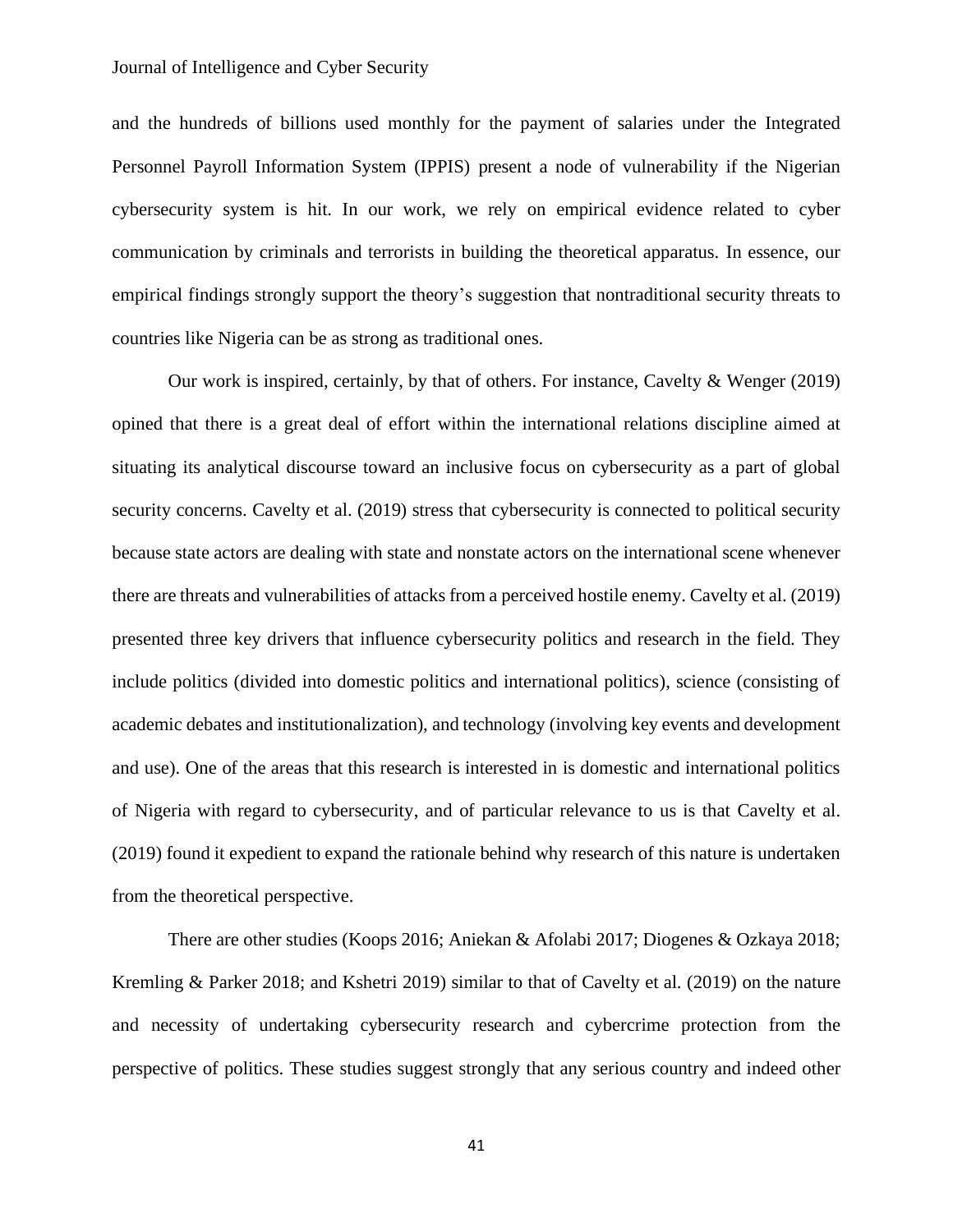organzations as well as individuals today must have a serious provision and concern for securing their personal belongings, data, and environment against political attacks via cyberwarfare. The Nigerian case is especially pertinent because of the shortage of adequate research on the political implications of cybersecurity in the country from the vantage point of national security. Research of this nature should be of paramount importance not only for policymaking but also for setting the foundation of future research on cybersecurity and politics in the Nigerian contexts and by expansion, in Africa. Finally, we should note an interesting work (World Bank, 2017) that emphasizes more the digital aspect of the question: namely, the World Bank posits that the extent to which consumers and organizations are going digital makes it imperitive for countries to secure their cyberspace.

The theoretical and empirical contribution of our research supports the conclusion that the assumptions and strategies presented by the likes of Alagappa (1987), Cavelty et al. (2019), and Kshetri (2019) for identification of cybersecurity as a nontraditional political security threat that requires counteraction should be analyzed and digested by researchers and policymakers in the area of study. To reiterate, we settled ultimately for Alagappa's model because of its permeability, comprehensiveness, and wider horizon in embracing all the elements and variables discussed in the study, such as national security, cybersecurity, cybercrime, digital economy, policy responses, and collective security in general.

### *Data Collection and Analysis*

Primary source data came from interviews with some selected participants drawn from different categories, as well as from the policy document on cybersecurity adopted by the Nigerian government and other reports from relevant agencies. A total number of thirty interviewees were selected, to be sorted in four categories coded as category A, B, C, and D. In category A, eight military or paramilitary security personnel were selected from different agencies directly dealing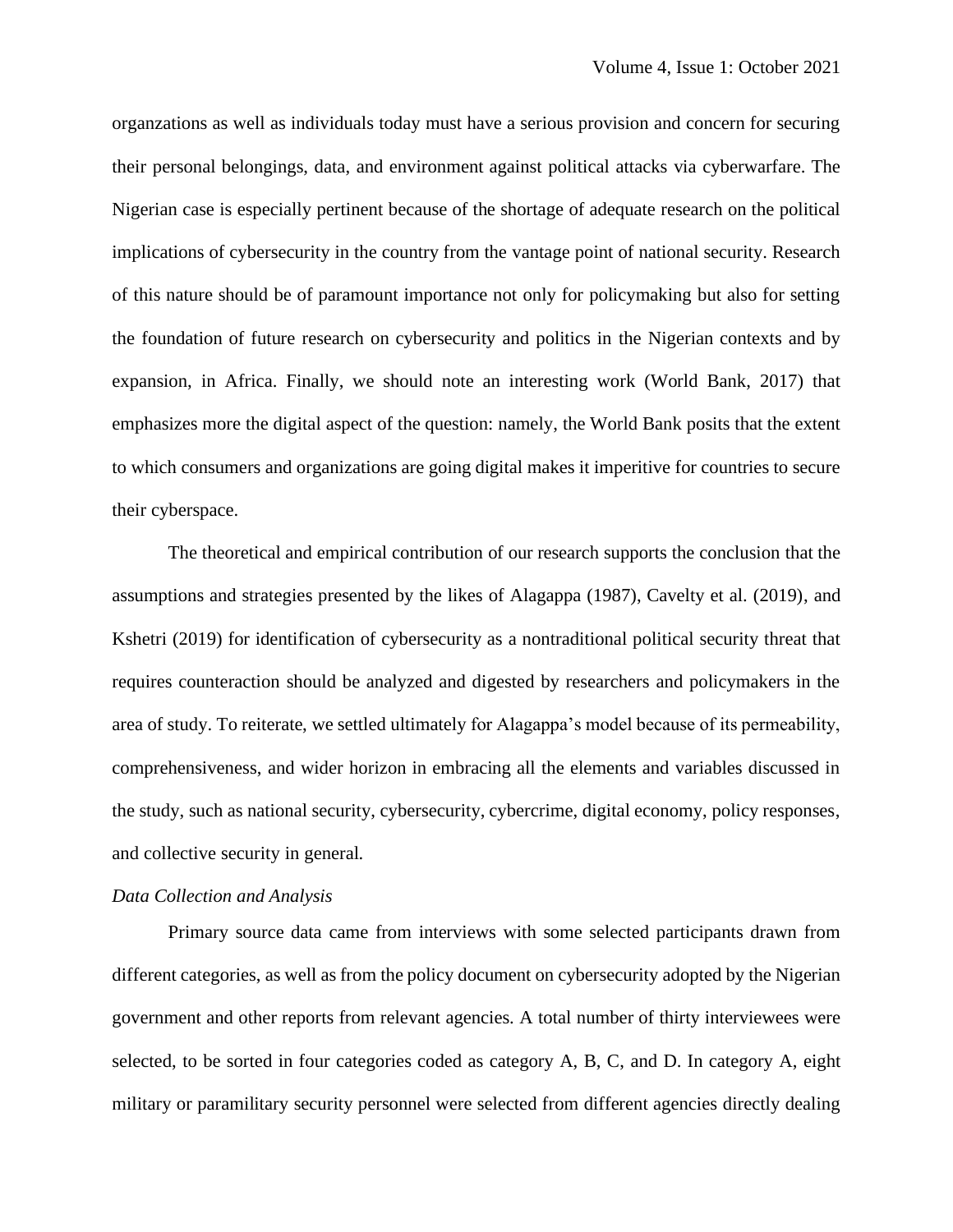with security issues. A senior security officer in Nigerian military was selected based on accessibility and possession of quality relevant data on the subject matter of study; another senior officer from the Nigerian Police Force was chosen based on accessibility and possession of valuable information. Other interviewees in this category included a senior officer from the Department of State Security, a senior officer from the Nigerian Immigration Services, a senior officer from the Nigerian Prison Services, a senior officer from the Nigerian Security and Civil Defense Corps, a senior officer from the Nigerian Custom Services, and a senior officer from the Nigerian Federal Road Safety Corps.

In category B, ten senior officials were chosen from institutes and agencies handling security issues, including two senior officials from the National Institute for Policy and Strategic Studies (NIPSS) Kuru Jos, two senior officials in the National Defense Academy (NDA), two senior officials from the Nigeria Police College Wudil Kano, two senior officials from the Ministry of Defense, and two senior officials from the National War College Abuja. For its part, category C comprised academicians, wherein six professors were selected from three universities based on the proximities of the researchers. Two are professors in political science with specialization in security and strategic studies from a reputable national university, two are professors of computer science with specialization in cybersecurity and digital environment, and the last two are professors of sociology with specialization in criminology from a reputable national university.

In category D, six members of private institutions that deal with cyber activities were selected randomly and interviewed. These comprise a senior bank official in Abuja in one of the commercial banks, two senior officers from the telecommunications companies operating in Nigeria, a senior official in the Nigerian Communication Commission (NCC), a senior official from the Nigerian Technology Development Agency (NITDA), and a senior official from the

43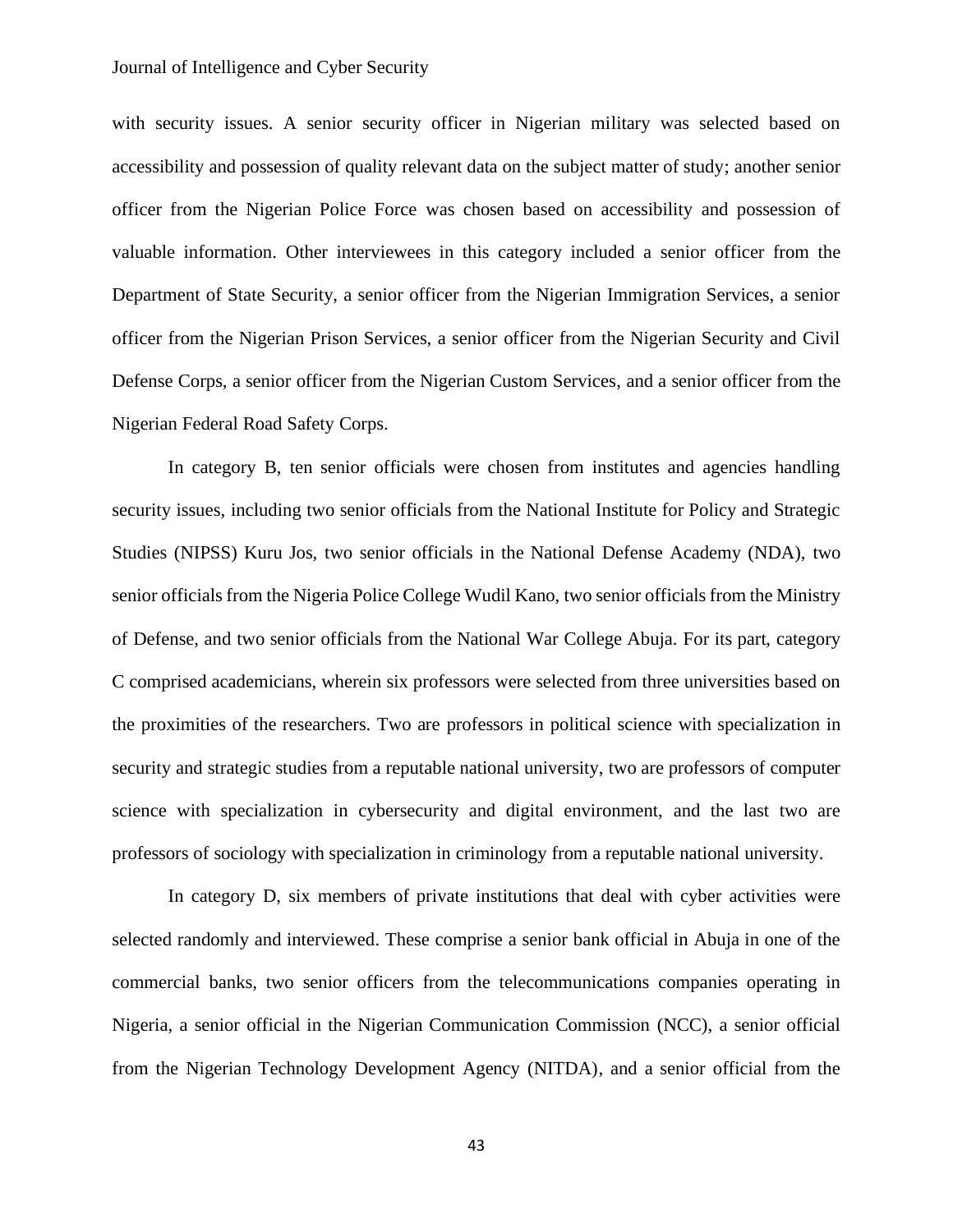Federal Ministry of Communication. All of them were selected and interviewed in Abuja, where their head offices are located.

There were three criteria used to identify the informants to be interviewed for this study. The first was the identification of stakeholders who are closely linked and related to the subject matter of national security, cybersecurity, and cybercrime and digital economy. The researchers were instructed by various agencies and ministries to consult staff or units on cybersecurity in security parastatals and other ministries. They were directed by senior officials there to consult the most informed in the unit on the subject matter of cybersecurity. The selected informants were interviewed based on the condition of anonymity and confidentiality. The second criteria used was the accessibility. For instance, academicians who were consulted were chosen based on accessibility in addition to their possession of in-depth knowledge on the subject matter; the same was true for some government ministries and agencies. The third criteria used was based on Sharan's postulate (2009) that the minimum number of interviewees for a qualitative research project should be either four or five and that the maximum should be thirty, depending on the availability of the resources and informants with quality information.

While the questions were prepared separately for each category, some general questions were posed to all four categories of interviewees. Semistructured questions were designed to enable for flexibility and free flow of information from the informants. The method used for gathering the data was written questionnaires organized in semistructured sessions, adapted to the different categories of the informants. Some of them were interviewed through phones, some responded through email, and others through WhatsApp.

Finally, as mentioned, the other primary sources of data included the government policy document on cybersecurity enacted in 2015 by the Nigerian government, together with various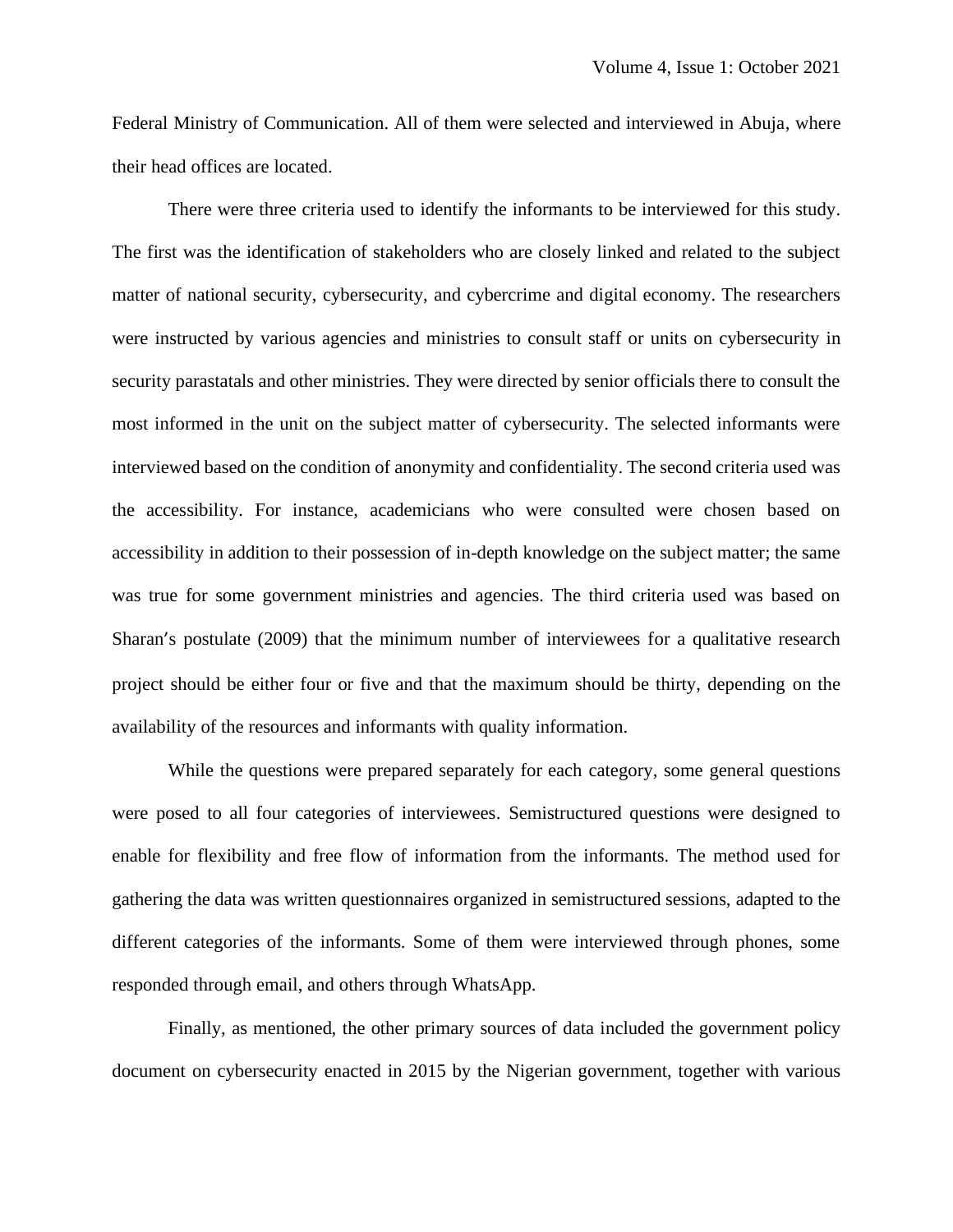reports by national and international agencies on cybersecurity in Nigeria. Secondary sources consisted of books, journals, and internet sources relevant to the topic at hand. The data obtained were grouped into themes and analyzed using content analysis in which the previously existing literature was analyzed in relation to the findings of this work and the application of the theoretical framework for conclusion and findings.

#### **Discussion and Findings**

This section discusses the major findings from the fieldwork, contextualizing it within the existing literature and the adopted theoretical framework, which enabled the identification of the knowledge gap and contribution to knowledge. The data are discussed in thematic form under three major themes: perspectives on challenges and prospects of cybersecurity in Nigeria, the effects of cybercrimes on Nigeria's national security, and implications of cybercrime for the digital economy.

## *Perspectives on Challenges and Prospects of Cybersecurity in Nigeria*

We have previously noted the rapidly increasing number of internet and computer users in Nigeria, a population that is vulnerable to cybersecurity breaches and cybercrime. The potential for negative outcomes has been further escalated with the emergence of social media usage in the country, to include emails, Facebook, WhatsApp, Telegram, YouTube, Instagram, and many other technologies. In addition to data presented earlier, we should note that digital growth indicators from 2019 to 2020 show that mobile connections increased by 12 million (+7.7 percent), the number of internet users grew by 2.2 million (2.6 percent), and active social media users increased by 3.4 million (14 percent). These data substantiate the conclusion that Nigeria has been going digital rapidly in recent years: for example, from 2013 to 2019 the number of internet users increased from 51 million to 93 million, as seen in figure 2.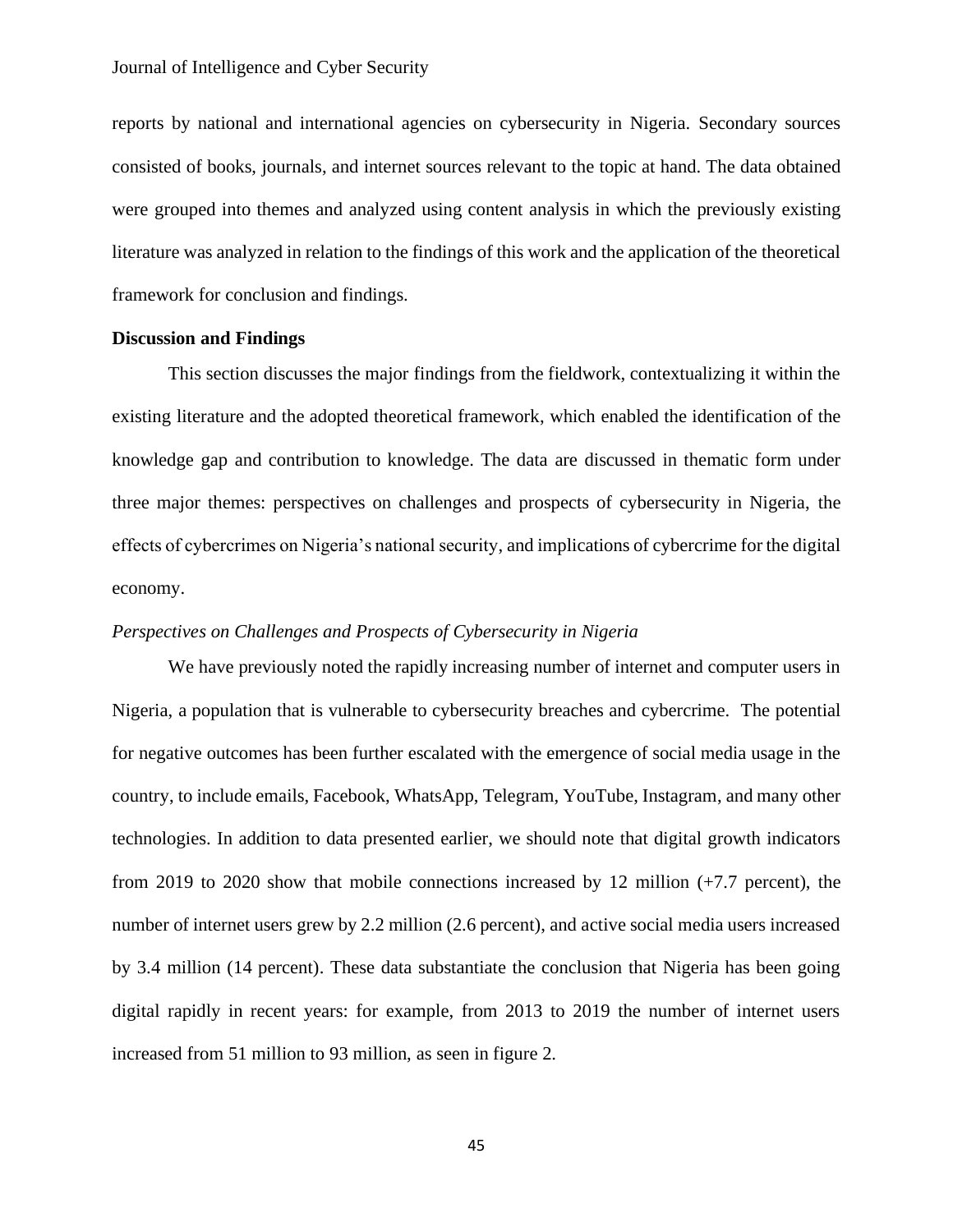

#### Figure 2: Number of Internet Users in Nigeria from 2013 to 2019

Source: Adopted from Statista 2019.

Another source from the Nigerian Communication Commission (NCC) disclosed the figure of internet users in Nigeria as 111.6 million in December 2018, an increase of more than 10 million over Statista's data. In any event, the increase in the use of social media also contributes to the vulnerability and exposure of the private users and government agencies, organizations, and corporations to cybercrime.

The figures above imply that there is a clear need in Nigeria for allocating a huge sum of money and adopting a strong policy on cybersecurity in order to minimize vulnerability and effectively combat related crimes. Indeed, this was the justification for the adoption of the Cybersecurity Act in 2015. On the other hand, Nigeria faces a serious challenge in the cybersecurity sector because of poor infrastructure, low levels of digital know-how and low-level information transmission. The 2018 Cybersecurity Index concisely pinpointed Nigeria's vulnerabilities in this regard (table 1).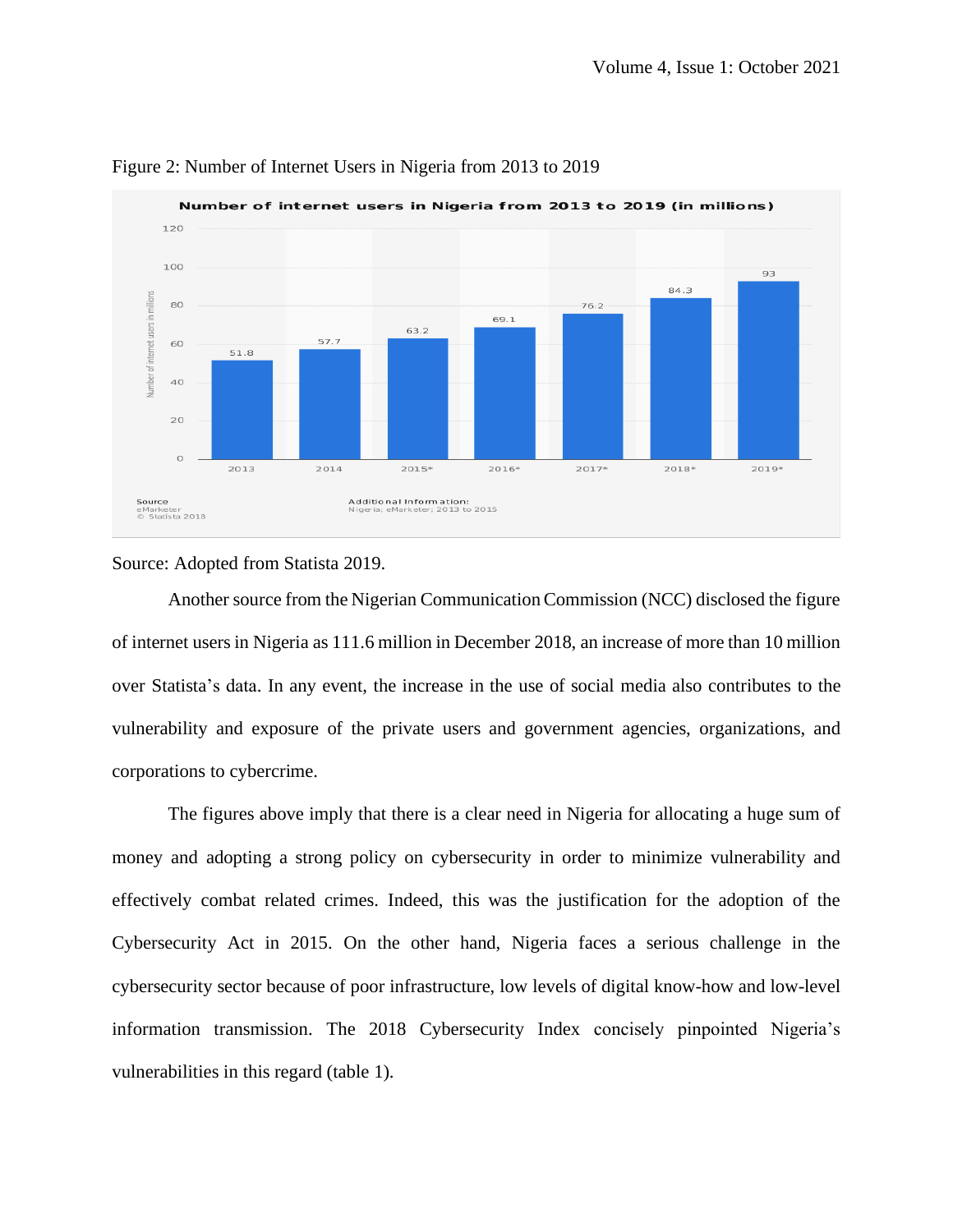| Rank                                  | <b>National Cybersecurity Index Digital Development Level</b> |       | <b>Difference</b> |  |
|---------------------------------------|---------------------------------------------------------------|-------|-------------------|--|
| -45                                   | 44.16                                                         | 35.86 | 8.30              |  |
| Course Clara Crisones with Lader 2010 |                                                               |       |                   |  |

Table 1: Nigeria's Cybersecurity Index 2018

Source: Global Cybersecurity Index 2018.

And yet, not all of our sources viewed the prospects of and challenges to cybersecurity in

Nigeria in identical ways. We summarize and present their views here in tabular form (table 2).

| Category    | <b>Informants</b>       | <b>Prospects</b>                             | <b>Challenges</b>                                 |
|-------------|-------------------------|----------------------------------------------|---------------------------------------------------|
| A           | 1                       | Strong rules and regulations                 | Lack of enforcement                               |
|             | $\overline{c}$          | Improved awareness                           | Information flow                                  |
|             | 3                       | Existence of cybersecurity laws              | Lack of adherence to rules                        |
|             | $\overline{4}$          | Global cooperation and interconnectivity     | <b>Borderless crimes</b>                          |
|             | 5                       | Increase users and malware protection        | Anonymity aspect                                  |
|             | 6                       | Global awareness forum and policies          | Weak digital know-how                             |
|             | 7                       | Increased protection through policies        | Poor management of cybersecurity                  |
|             | 8                       | Low level of internet users                  | Vulnerability                                     |
| B           | $\mathbf{1}$            | Emergence of sanctions on cybercrime         | Borderless nature of internet                     |
|             | $\overline{c}$          | Availability of policies on cybersecurity    | Vulnerabilities in the cyberspace                 |
|             | 3                       | Increased information flow                   | Low level of infrastructure                       |
|             | 4                       | Emergence of programs on cybersecurity       | Limited number of experts                         |
|             | 5                       | Technical support from advanced countries    | Suspicion and lack of digital trust               |
|             | 6                       | Bridging the knowledge gap on internet       | Low level of information flow                     |
|             | 7                       | Establishment of cybersecurity laws          | of<br>enforcement<br>Failure<br>by<br>authorities |
|             | $8\,$                   | Digital protection through policies          | Anonymous and external threats                    |
|             | 9                       | Training and modern equipment                | Low technical support in operation                |
|             | 10                      | Points for identifying suspicious activities | Corruption and mismanagement                      |
| $\mathbf C$ | 1                       | Increasing the horizon of security studies   | Inadequate<br>professionals<br>and<br>experts     |
|             | $\boldsymbol{2}$        | Existence of specific policies and sanctions | Lack of adequate awareness                        |
|             | 3                       | Global awareness and technical support       | Vulnerability and human rights                    |
|             | $\overline{4}$          | Increasing conscience of the public          | Global nature of cyberspace                       |
|             | 5                       | Strong policy and performance                | Low level of protection                           |
|             | 6                       | Spying on criminals for detection            | Infringement on privacy                           |
| D           | $\mathbf{1}$            | Low level of digital activities              | Lack of knowledge on the field                    |
|             | $\overline{\mathbf{c}}$ | The presence of regulations                  | Fragile security situation                        |
|             | 3                       | Training of professionals for cybersecurity  | Lack of political will                            |
|             | $\overline{4}$          | Management information flow system           | Lack of qualified manpower                        |
|             | 5                       | Digitalization policies by the government    | Lack of awareness of the threats                  |

Table 2: Responses of Informants on the Prospects and Challenges of Cybersecurity in Nigeria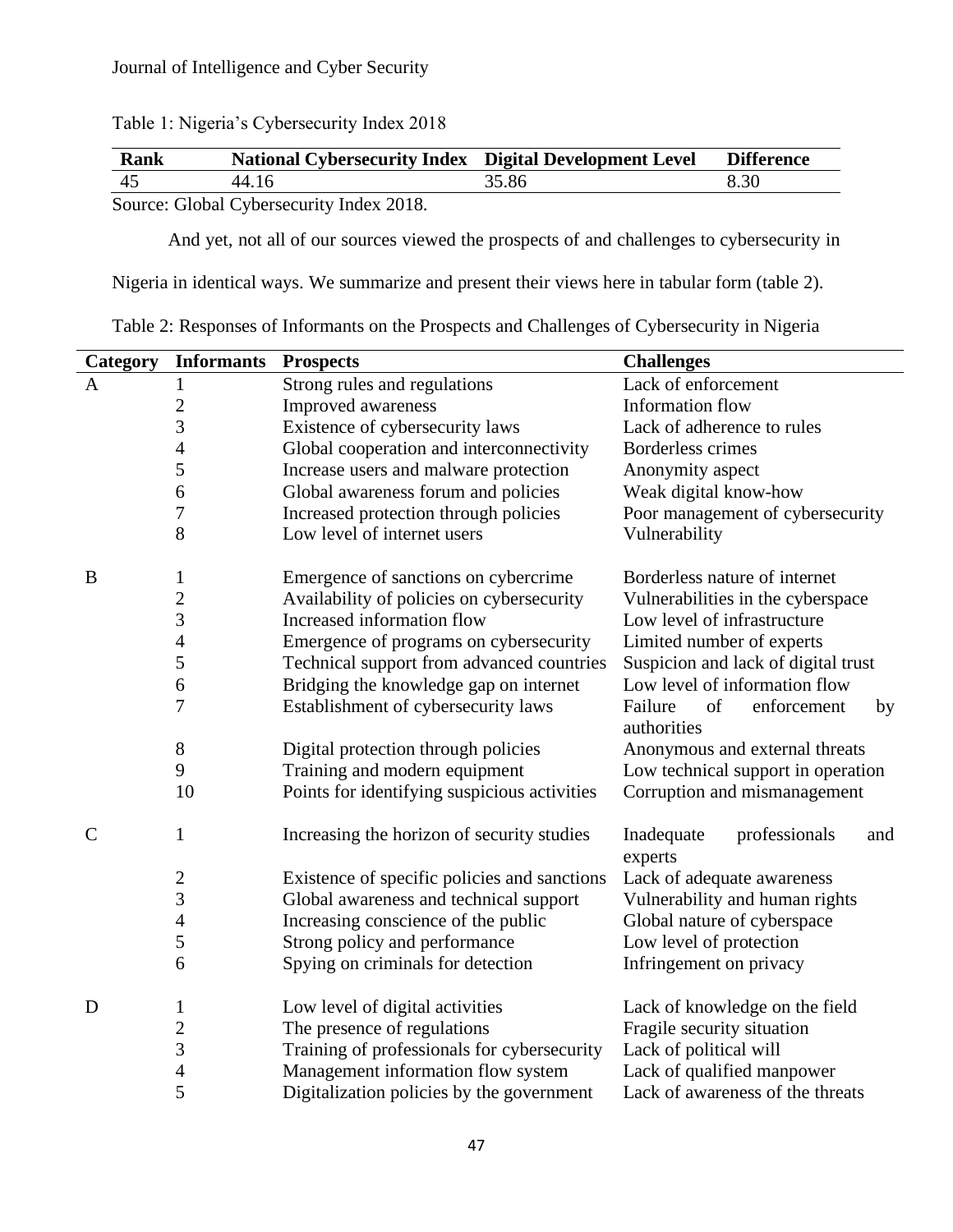Resistance to fraudsters and cybercriminals Increase number of internet users Source: Field Survey from interviews conducted between July to December 2018 with the selected informants by the researchers.

In addition to the summary above, there are one or two views that are revealing and should be expressed here. In an interview, one of the informants narrated that "Nigeria is tilting towards cyberspace like other world countries but there is a huge challenge that should awaken the policymakers towards particularly securing the cyberspace through an effective cybersecurity. This is because Nigeria lost N288 billion in 2018 alone to cybercrime which is alarming and a threat to the internet users in the country" (Interview with an informant in category A on October 27, 2018, in Abuja at 11:30 am). From a different perspective, another informant revealed that "the weak cybersecurity space in Nigeria disclosed how vulnerable the country. Nowadays, we are no longer battling with terrorism alone but cyberterrorism because even the terrorists themselves were using the cyberspace through the anonymity doctrine to undertake their heinous crimes" (Interview with an informant in category C on September 18, 2018, at 9 am).

## *Effects of Cybercrime on National Security in Nigeria*

Cybercrime has now become a major security headache across the globe because of its nature, which is cross-border, anonymous, and very difficult to detect or prove. In Nigeria in particular, the cybercrime indices indicate a harmful and vulnerable situation, with the country listing among the ten top countries in the cybercrime index as reported by US Federal Bureau of Investigation. The report revealed that the United States ranks first, United Kingdom second, Nigeria third, followed by Canada, Romania, Italy, Spain, South Africa, Russia, and China. Apart from the above, the interviewed informants revealed different views on the effects of cybercrime on national security in Nigeria. The views are summarized and presented below in a tabular form (table 3).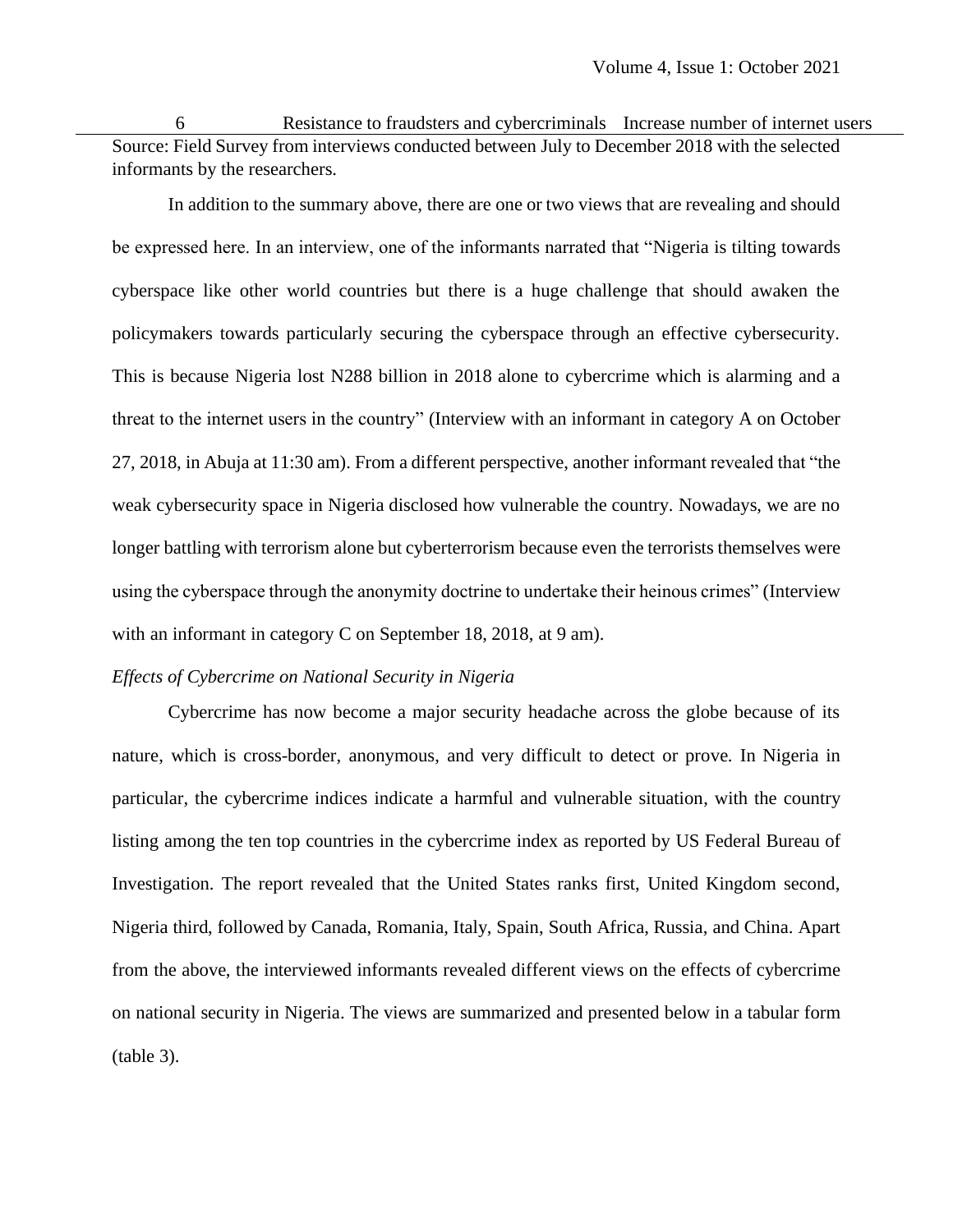| Category      | <b>Informants</b>       | <b>Responses</b>                                                                  |
|---------------|-------------------------|-----------------------------------------------------------------------------------|
| A             | 1                       | It creates room for terrorism                                                     |
|               | $\overline{2}$          | It escalates insurgency                                                           |
|               | 3                       | It creates fear and spread of undetected crimes                                   |
|               | $\overline{4}$          | It leads to the spread of insecurity in all parts of the country                  |
|               | 5                       | Resources in billions are lost annually                                           |
|               | 6                       | Kidnappings and other crimes are flourishing undeterred                           |
|               | $\overline{7}$          | Vital national information is accessed without authorization                      |
|               | 8                       | People are not safe in the country, including security personnel                  |
| B             | $\mathbf{1}$            | Critical national infrastructure is at risk                                       |
|               | $\overline{\mathbf{c}}$ | Individuals are affected in their private dealings                                |
|               | $\overline{3}$          | Terrorists are utilizing cyberspace for coordination of attacks                   |
|               | $\overline{4}$          | Internal and external fraudsters are defrauding Nigerians undetected              |
|               | 5                       | Security personnel are finding it difficult to handle insurgency                  |
|               | 6                       | Counterinsurgency is facing setbacks because of the use of the internet           |
|               | $\boldsymbol{7}$        | Criminals are extorting billions of naira through e-fraud                         |
|               | $8\,$                   | The economy is affected through cybercrimes                                       |
|               | 9                       | The social setting is suffering from crimes undertaken using internet             |
|               | 10                      | The emergence of cellphones allows for cybercrimes and insecurity                 |
| $\mathcal{C}$ | 1                       | Cybercriminals use smartphones and internet for their activities                  |
|               | $\overline{c}$          | Terrorism is increased by cyberspace through internet communication               |
|               | $\overline{3}$          | External treats exist trough e-attacks on digital businesses                      |
|               | $\overline{4}$          | Hacking of organizational data leads to stealing of billions of naira<br>annually |
|               | $\sqrt{5}$              | The national economy is dragged backward because of threats                       |
|               | 6                       | The digital economy is sluggish due to fear of cybercrimes                        |
| D             | $\mathbf{1}$            | Cybercrimes lead to increased terrorism which affects national security           |
|               | $\overline{c}$          | Online businesses are affected by cybercrimes via mutual suspicion                |
|               | 3                       | Vital governmental information is accessed by unauthorized persons                |
|               | $\overline{4}$          | National security planning is at risk of hacking by criminals                     |
|               | 5                       | Use of private cellphone and emails exposes individuals                           |
|               | 6                       | Individuals are tacked and targeted through cyberspace                            |

Table 3: Summary of Informants Views on the Effects of Cybercrimes on National Security

Source: Field survey from interviews conducted between July to December 2018 with the selected informants by the researchers.

In an interview, one informant underscored a crucial point, namely that "critical national infrastructures are at great risk in the country such as payment platform like IPPIS and Treasury Single Account as well as many other segments that are using the internet for delivering important services to the nation. The repercussions are that once Nigeria by either advertent or inadvertent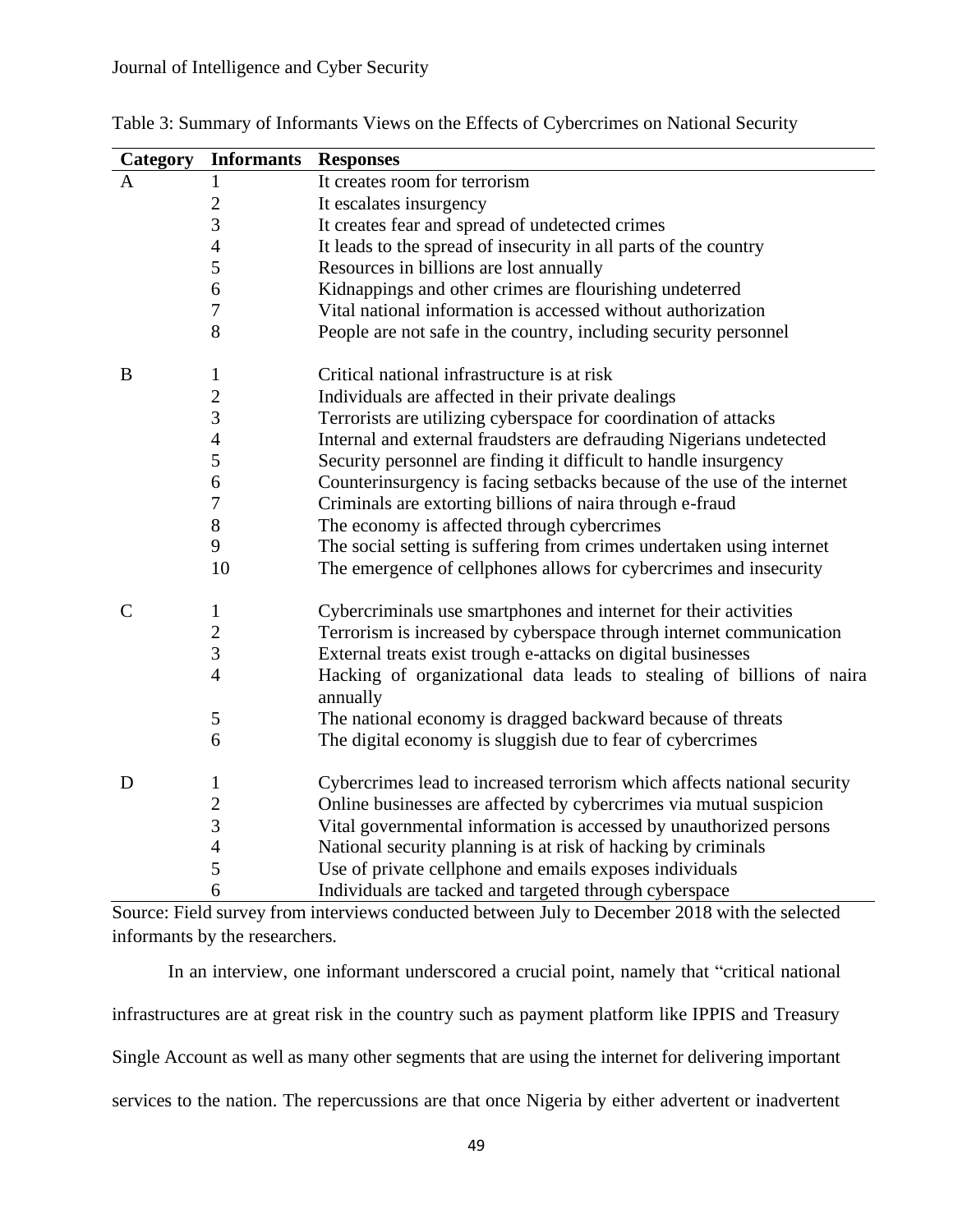accident found itself under cyberattacks, the damage would be unimaginable" (Interview with an informant in category B on November 11, 2018, at 8:30 pm). Furthermore, another informant disclosed that "the global trend for national security is shifting towards cyberspace and collective security is now moving globally towards securing the cyberspace which is more important. Criminal activities that can threaten national security of a country like Nigeria such as terrorism, cyber fraud, looting of national treasury and lack of national databank for emergencies are possible if the cybersecurity of Nigeria is not given adequate attention that it deserves as other world countries are doing today" (Interview with an informant in category D on December 19, 2018, at 11:00 am). Theoretically, the Alagappa model is useful to strengthen the analysis here because the activities of hackers and terrorists as indicated above show that the insecure cyberspace in Nigeria has greatly exposed the country to criminal activities that affect national security.

Additionally, during fieldwork the researchers themselves noted a daily incidence of an average of two mails per day via their emails, where they are targeted for cybercrimes and fraud. Some of the emails bore European, American, or Arabic names, claiming to come from the United Nations and other reputable international organizations; the content of the email would ask the recipients to assist in the transfer of millions of dollars from various world destinations into Nigeria. The targeted individual would be asked to help by providing his account details for the transaction and in return he would allegedly receive half of the proceeds of the transfer. In other mails, the targeted individual would be congratulated and asked to forward his details as the winner of the World Health Organization's annual charity, or a prize given by the United Nations, UNICEF, or other related agencies. All the informants who were consulted as interviewees for this study also attested to the same experience. Sometimes it is a direct call from some unscrupulous elements claiming that you must send your account number and Bank Verification Number (BVN)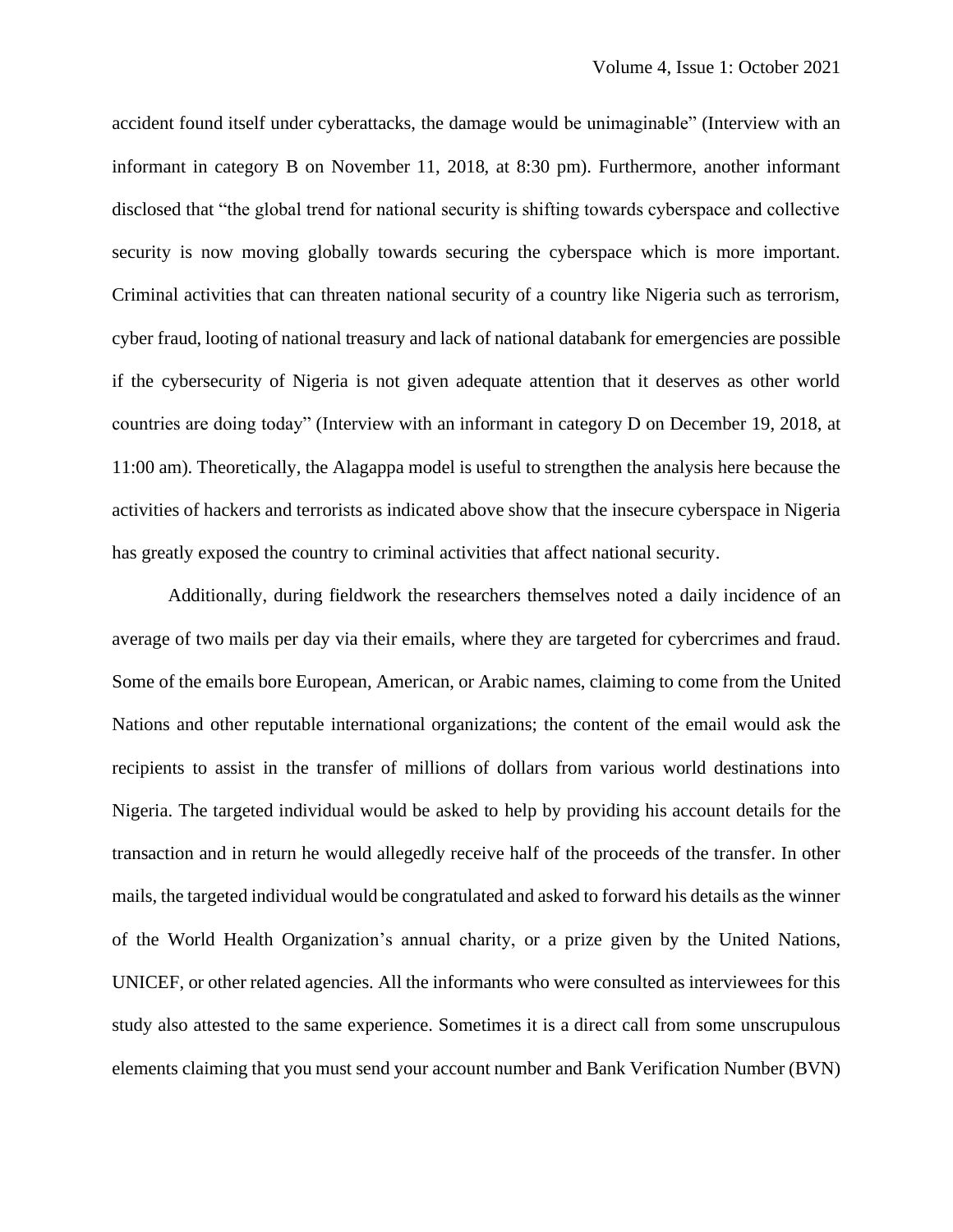for rectification of an account issue. Once sent, you will start receiving alerts that you are withdrawing money, your account hacked, and the money stolen. "In essence, once your email is online and you are a frequent user of internet and emails especially academicians who published articles with their details of addresses and other organizations that place the details of their staff on net, you are vulnerable and exposed to these cybercriminals" (Informants in category B, views expressed during an interview on September 17, 2018, at 9:30 am).

In another view, some of the informants also narrated that cybercrimes are carried out through the use of computers and smartphones, leading to national insecurity. For instance, terrorists in Niger-Delta who steal oil and bomb the oil wells and pipelines communicate through phones and emails; similarly, the Boko Haram terrorists carried out their insurgency using internet communication such as computers, YouTube to release video messages, phones, and other means of modern communication. The lack of a proper mechanism put in place by the government to detect the criminals is causing a serious security breach and a potential threat to national security as is now being witnessed where the entire country is enmeshed in one form of insecurity or the other such as Boko Haram in the northeast, armed bandits and kidnapping in the northwest, a Farmers-Herders conflict in the north central region, militants' activities in Niger-Delta, kidnappings in the southeast and armed robbery in the southwest.

#### *Implications of Cybercrime on Digital Economy*

Globally, there are around three and a half billion internet users and five billion mobile phone users. Ninety-nine percent of the world's population lives in a place that is covered by a mobile-cellular network and 84 percent of people on the planet live somewhere covered by mobile broadband networks (Graham 2019, 3). The above statistics indicate that the world is fast becoming connected by internet and cyberspace activities, including Nigeria, and this by implication means a commensurate rate of cybercrimes and threats to digital economy. Cybercrime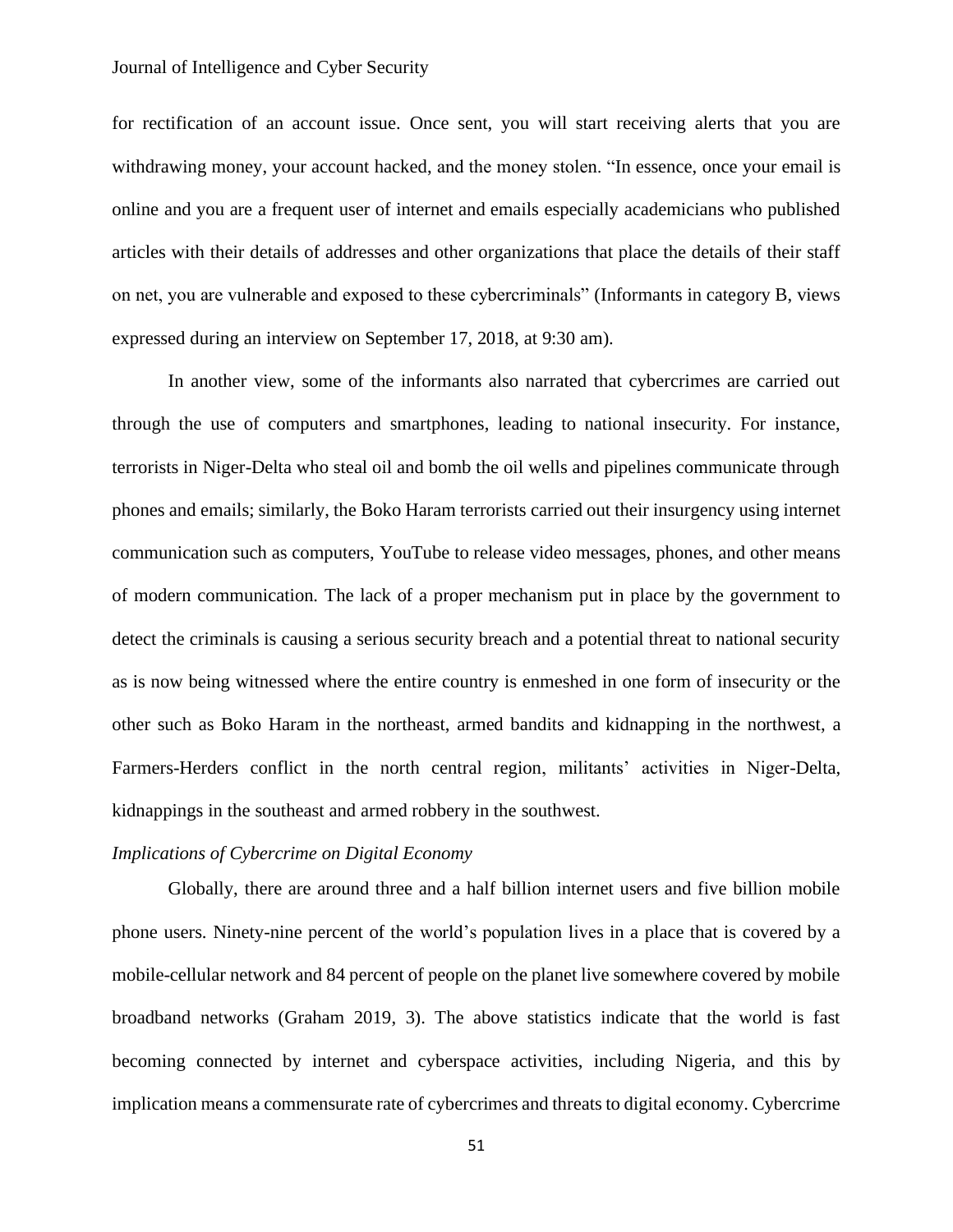in Nigeria in particular has great implications for the digital economy because Nigeria is an emerging economy well-positioned to survive and prosper via e-commerce due to its population of about 200 million, enormous potential market, and diverse natural resources. The above assertion is supported by the statistics below.

The online purchase of consumer goods in Nigeria in 2020 discloses a significant number of users of digital economy in the country. About 76.6 million Nigerians are shopping online, worth an amount of \$3.37 billion; 2.2 percent of the GDP comprises the activities of online consumer. The value of the e-commerce market is recorded at \$13 billion, which signifies an increase of 42 percent from 2019 and an average of \$401 per consumer. Forty percent of transactions in 2020 were conducted using mobile phones. Of the payment method of e-commerce in Nigeria, the following may be said (as of 2020): 27 percent was credit card, 24 percent cash, 23 percent bank transfer, 9.0 percent e-wallet, and 17 percent other. The number of people who are making digital payment transactions is 105 million, with a total annual value of \$21.61 billion, signifying an increase of 21 percent from 2019 with \$206 as an average digital payment per digital payment user. The value of the total digital advertising market is \$1.17 billion, with \$412 million spent on digital search ads, \$516 million on social media ads, \$89 million spent on digital banner ads, \$94 million on digital video ads, and \$55 million on digital classified ads (Global Web Index 2020).

A summary of the views of the informants on the implications of cybercrimes on the digital economy in Nigeria is presented below in table 4.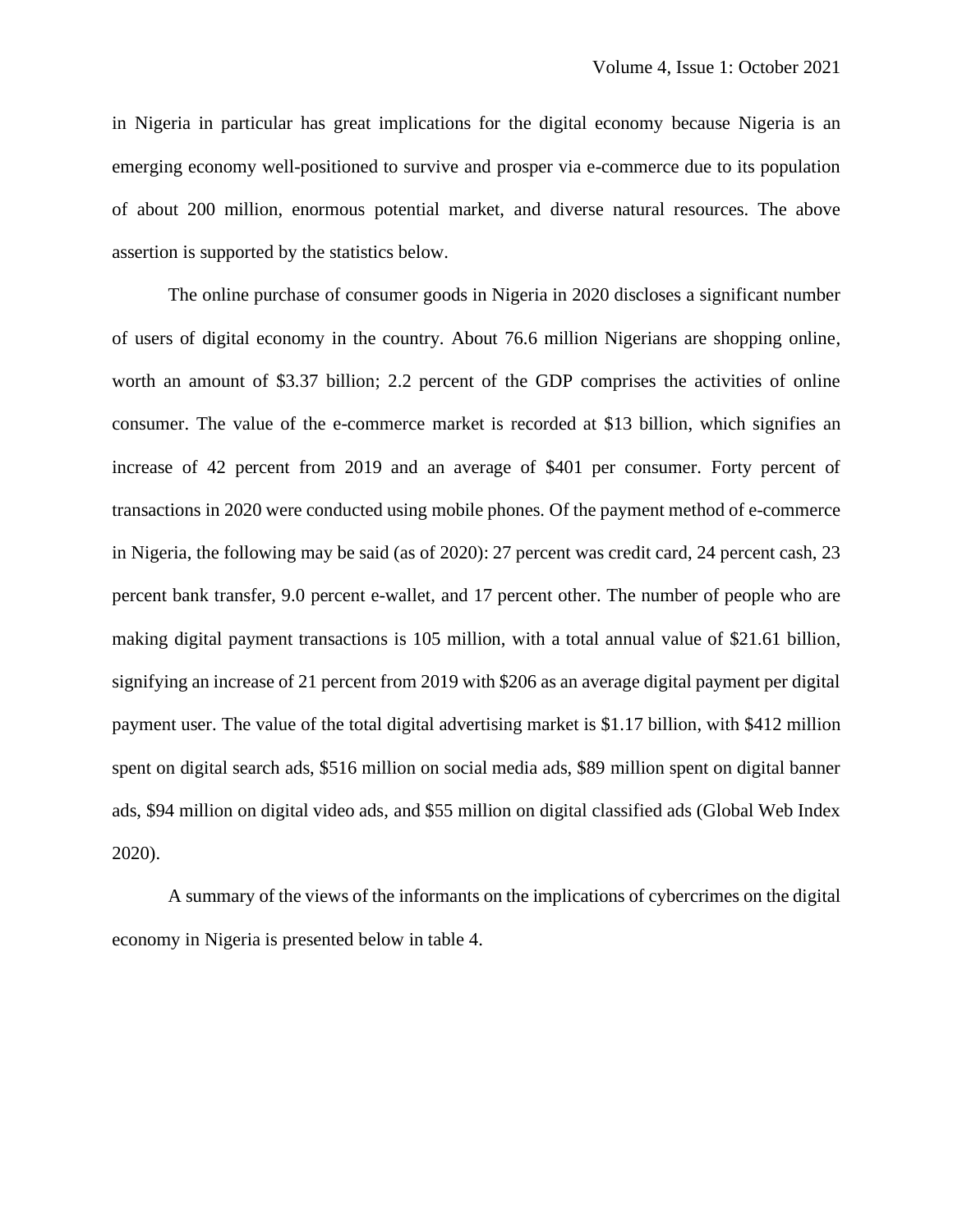| Category      | <b>Informants Responses</b> |                                                                                       |
|---------------|-----------------------------|---------------------------------------------------------------------------------------|
| $\mathbf{A}$  | $\mathbf{1}$                | Low level of digital trust                                                            |
|               | $\overline{c}$              | Affect economic growth and development particularly e-commerce                        |
|               | 3                           | Prevents utilization of cyberspace for jobs creation                                  |
|               | 4                           | Discourages entrepreneurs from initiating a business model on the internet            |
|               | 5                           | Leads to loss of billions of USD                                                      |
|               | 6                           | Sabotage the economy                                                                  |
|               | 7                           | Decline in the service sectors and Value Added Tax (VAT)                              |
|               | 8                           | Stymied modernization of business activities leading to physical transactions         |
| B             | $\mathbf{1}$                | Affects governmental revenue generation                                               |
|               | $\overline{c}$              | Consolidates overdependence on oil only as the major source of revenue                |
|               | 3                           | Deprives service sectors from performing                                              |
|               | $\overline{\mathcal{A}}$    | The usual relief of physical task of business is not benefitted from [sic.]           |
|               | 5                           | Many businesses collapsed                                                             |
|               | 6                           | It deprives aspiring entrepreneurs of innovation and initiation                       |
|               | 7                           | Resources are wasted and lost unnecessarily                                           |
|               | $8\,$                       | Lack of confidence and cynicism about digital activities                              |
|               | 9                           | Secrecy is violated and compromised                                                   |
|               | 10                          | Waste of time, energy, and resources                                                  |
| $\mathcal{C}$ | $\mathbf{1}$                | Lack of digital trust                                                                 |
|               | $\overline{c}$              | e-commerce is crippled                                                                |
|               | 3                           | Cyberspace is being mis-utilized for social media only, without any benefit           |
|               | 4                           | Energy and time is wasted in physical transactions                                    |
|               | 5                           | Risk and uncertainties increased through physical transaction                         |
|               | 6                           | Valuable services are lost                                                            |
| D             | 1                           | People failed to benefit from digital transaction leading to low technological spread |
|               | $\overline{c}$              | Mis-utilization of cyberspace for trivial activities instead of productive ventures   |
|               | 3                           | Corporations are finding it difficult to operate nowadays                             |
|               | $\overline{4}$              | Small scale businesses are not developing in e-commerce                               |
|               | 5                           | Investment is lost and wasted                                                         |
|               | 6                           | Public confidence is affected in e-businesses                                         |

Table 4: Summary of the Views of Informants on the Implications of Cybercrime on Digital Economy in Nigeria.

Source: Field survey from interviews conducted between July to December 2018 with the selected informants by the researchers.

As before, some informants' major points are relevant to be quoted here. One of them disclosed that "the Nigerians are now enjoying digital economy through e-commerce and digital shopping from the comfort of their homes. But inadequate awareness, exposure, vulnerability, and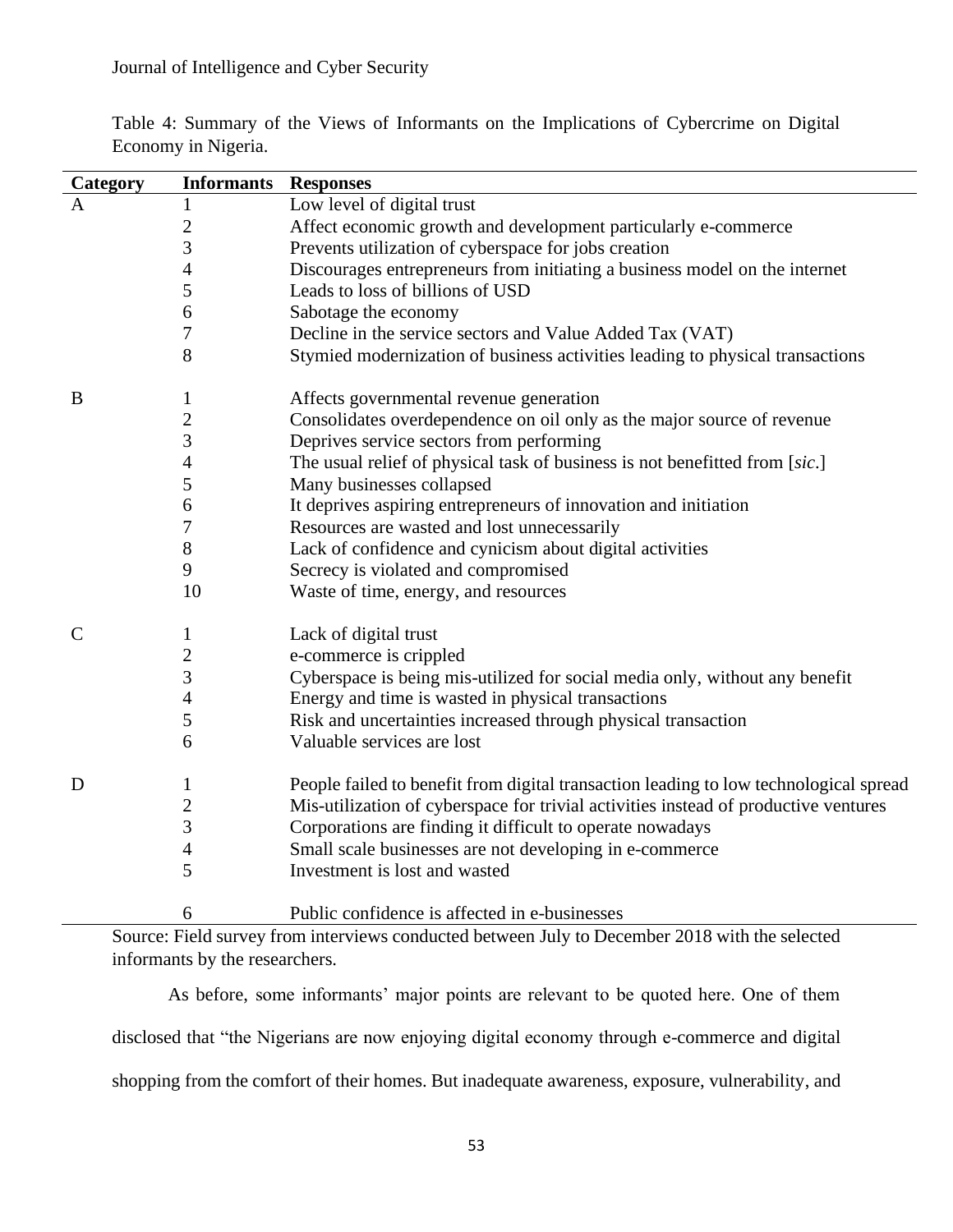weak cybersecurity is threatening the revolution in digital economy in the country even with the reality that the country can no longer survive without going digital, the colossal loss to hackers and cyber fraudsters recorded in the country disclosed that the digital economy has a serious challenge" (Interview with an informant in category C on August 6, 2018, at 10: 00 am). Another informant revealed that "corporations in Nigeria are finding it difficult to make transaction easier for its customers due to the alarming rate of cybercrime in the country and even the government itself is slow in transferring towards e-governance and e-transaction due to hackers and a weak cybersecurity in the country" (Interview with an informant in category A on August 17, 2018, at 3: 00 pm).

## **Conclusion and Recommendations**

The study concludes that Nigeria has recognized the importance of cybersecurity owing to its establishment of the Cybersecurity Act 2015, as a direct response to the recent emergence of cybercrimes in the country. The study contributed to the scholarly literature both empirically and theoretically. Empirically, the study revealed statistics regarding mobile and internet users in Nigeria as well as digital online activities in the country. It reported scientific views from informants on the effects of cybercrimes on national security and digital economy in Nigeria. Theoretically, the study succeeded in linking the connection between the various existing propositions on matters of national security and cybersecurity and the emerging empirical evidence from the area of study. The study also has policy implications in terms of initiating some proposals for policymaking in cybersecurity to prevent cybercrimes in Nigeria. The recommendations are listed below:

- 1. The government and other agencies responsible for ICT regulations should create popular awareness on the need to prevent the exposure of security codes and other vital information online;
- 2. People should be sensitized to report suspicious transactions to the agencies that are responsible for the handling of cybersecurity policies;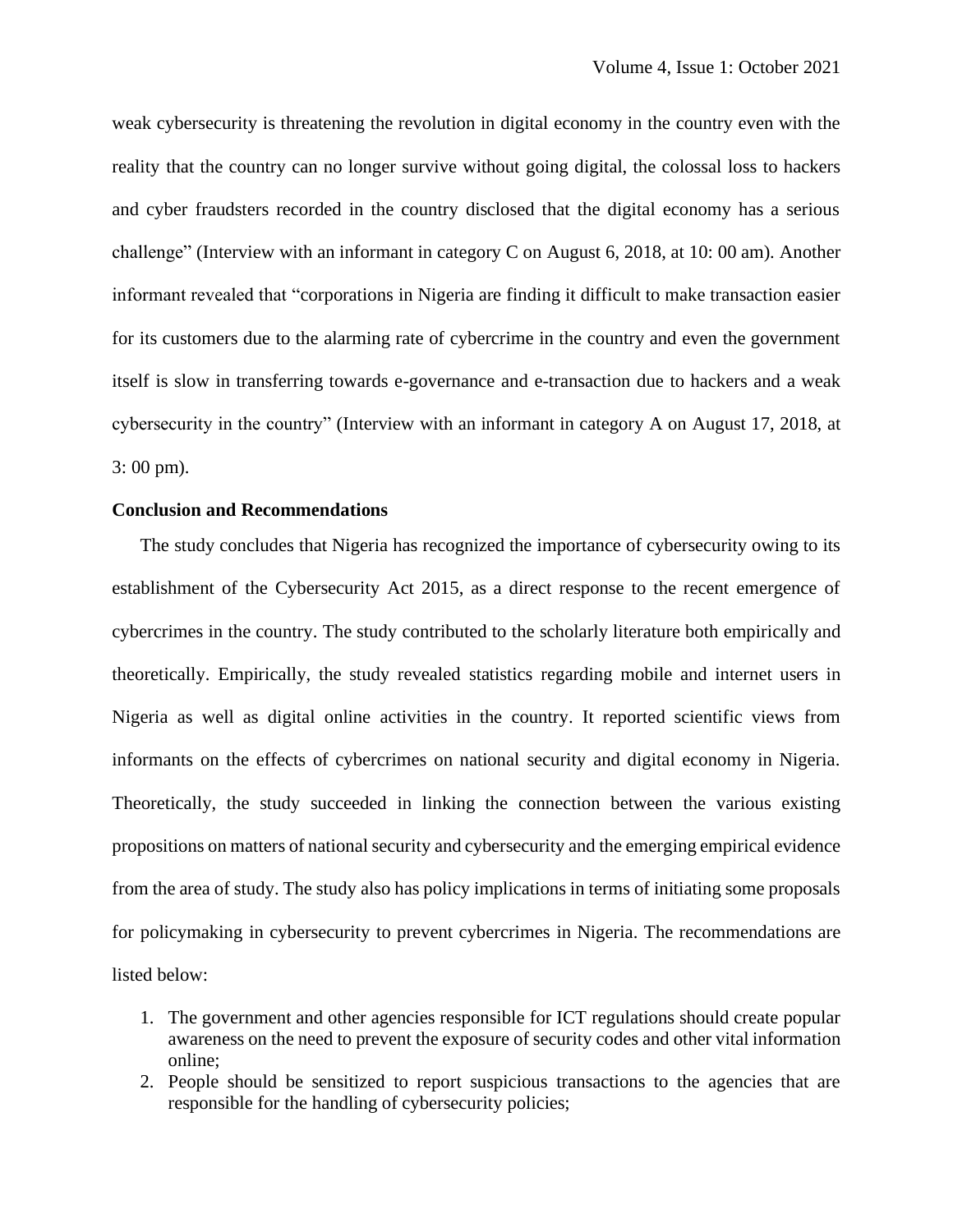- 3. Experts should be engaged to train existing staff within the relevant agencies on cybersecurity technicalities for easy identification of threats;
- 4. Workshops and media advertisements should be regularized quarterly to enlighten the public, organizations, and governmental agencies on the workings of cybercrime and how to adopt measures for protection;
- 5. Those who are caught in cybercrime activities should be punished severely according to the regulations of Cybersecurity Act 2015 to deter other criminals from future occurrence and
- 6. A databank for internet users and mobile phones should be created to enable the identification of suspicious calls and transactions in order for criminals to be apprehended immediately upon initiating an attack.

# **Acknowledgement of Funding**

The work for this study was undertaken with research grant assistance from Professor Madya Bakri Bin Mat, an Associate Professor of Security and Strategic Studies in the School of International Studies, College of Law, Government and International Studies, Universiti Utara Malaysia.

# **References**

- Ajiji, Y. M. (2017). "Cybersecurity Issues in Nigeria and Challenges." *International Journal of Advanced Research in Computer Science and Software Engineering* 7(4): 315–321.
- Alagappa, M. (1987). *The National Security of Developing States: Lessons from Thailand*. Dover, MA: Auburn House.
- Alkali, R. A. (2010). *Issues in Nigerian Foreign Policy and International Relations*. Kaduna, Nigeria: Media Press.
- Andreason, K. (2012). *Cybersecurity: Public Sector Threats and Responses*. London: Taylor & Francis.
- Aniekan, M. N., & Afolabi, M. B. (2017). "Introduction to Cybersecurity and Cybercrime." In Aniekan & Afolabi (Eds.) *Intelligence and Security Studies Programme*. Lagos, Nigeria: Spectrum.
- Antonucci, D. (2017). *The Cyber Risk Handbook: Creating and Measuring Effective Cybersecurity Capabilities*. Hoboken, NJ: John Wiley & Sons.
- Azeez, O. (2019). "Cybercrime Cost Nigeria N288 bn in 2018." *Business a.m*. [https://www.businessamlive.com/cyber-crime-cost-nigeria-n288bn-in-2018/,](https://www.businessamlive.com/cyber-crime-cost-nigeria-n288bn-in-2018/) accessed March 25, 2020.
- Bayuk, J. L., Healey, J., Rohmeyer, P., Sachs, M. H., Schmidt, J., & Weiss, J. (2012).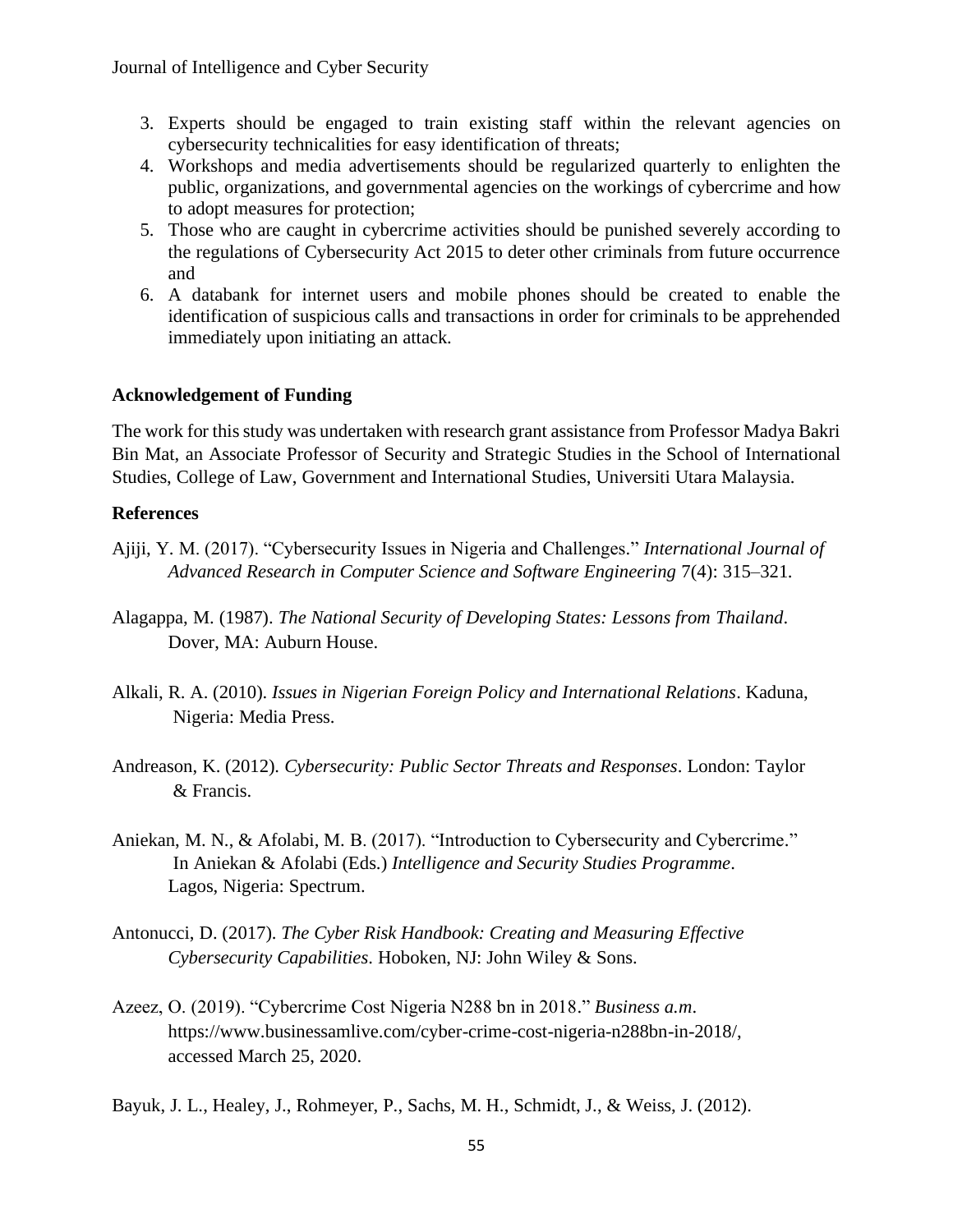*Cybersecurity Policy Guidebook*. Hoboken, NJ: John Wiley & Sons.

- Beissel, S. (2016). *Cybersecurity Investments: Decision Support under Economic Aspects*. Geneva: Springer.
- Buchanan, B. (2016). *The Cybersecurity Dilemma: Hacking, Trust and Fear between Nations*. New York: Oxford University Press.
- Buzan, B. (1983). *People, State and Fear: An Agenda for International Security Studies in the Post-Cold War Era*. Chapel Hill: University of North Carolina Press.
- Buzan, B., & Hansen, L. (2009). *The Evolution of International Security Studies*. New York: Cambridge University Press.
- Cavelty, M. D., & Wenger, A. (2019). "Cyber Security Meets Security Politics: Complex Technology, Fragmented Politics, and Networked Science." *Contemporary Security Policy* 41(1): 1–28.
- Chomsky, N., & Herman, E. S. (1979). *The Washington Connection and Third World Fascism*. Boston: Southend Press.
- Chukwuma, O. A. I., & Mogom, I. A. (2018). "The Internet and National Security in Nigeria: A Threat-Import Discourse." *Covenant University Journal of Politics & International Affairs*   $6(1)$ : 20–29.
- Collier, D. (1993). "The Comparative Method." In Ada, W. F. (Ed.), *Political Science: The State Of the Discipline II*. Washington, DC: American Political Science Association.
- Diogenes, I., & Ozkaya, E. (2018). *Cybersecurity Attacks and Defense Strategy*. Birmingham, UK: Packt Publishers.
- Federal Government of Nigeria (2015). *Nigerian Cybersecurity Act 2015*. http://lawnigeria.com/LawsoftheFederation/Cyber-Crime-Act,-2015.html. Accessed Mar 25, 2020.
- Fischer, E. A. (2009). *Creating a National Framework for Cybersecurity: An Analysis of Issues and Options*. New York: Nova Science.
- Frank, I., & Odunayo, E. (2013). "Approach to Cybersecurity Issues in Nigeria: Challenges and Solutions." *(IJCRSEE) International Journal of Cognitive Research in Science, Engineering and Education* 1(1): 1–11*.*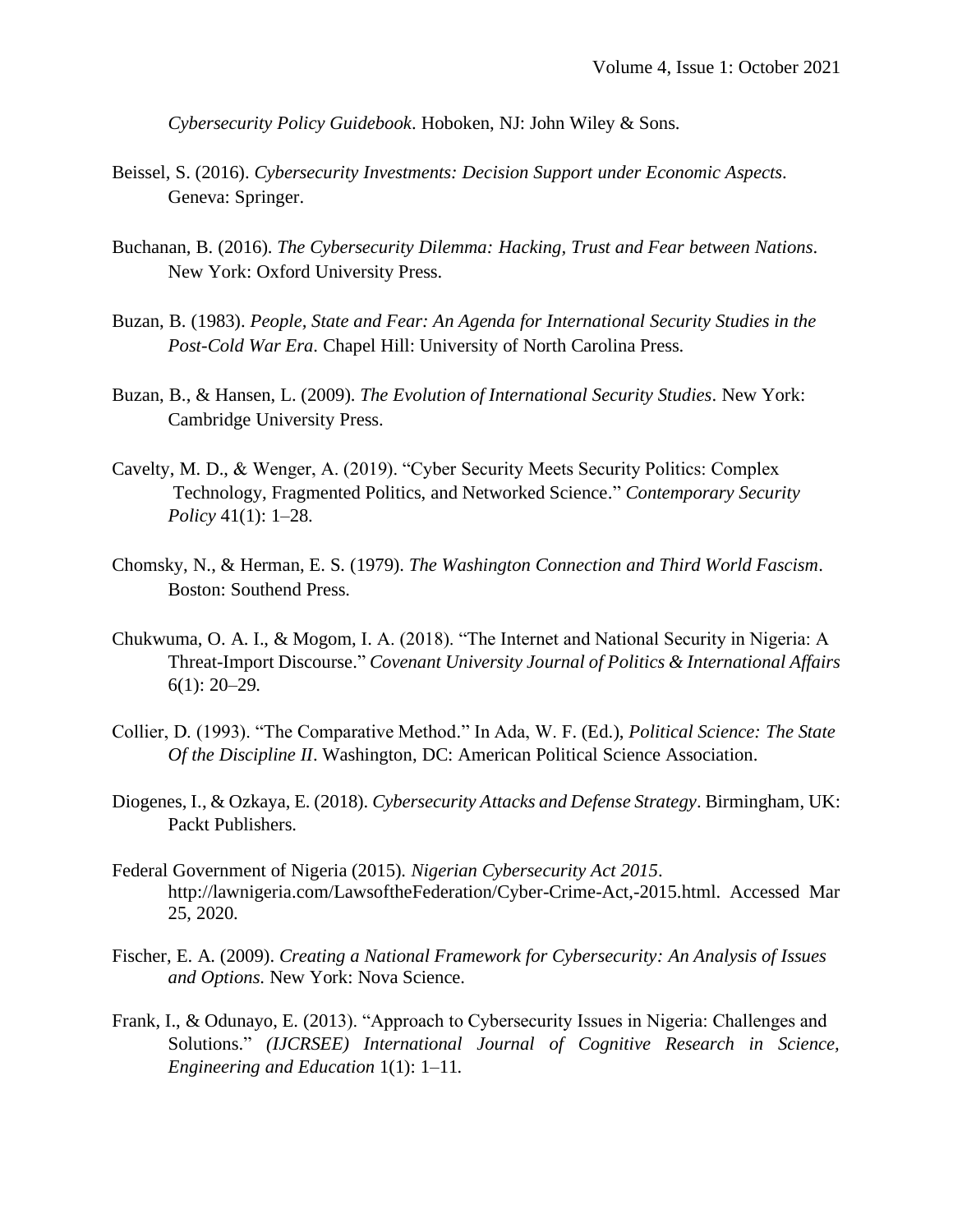- George, A. L., & Bennett, A. (2005). *Case Studies and Theory Development in Social Sciences*. Cambridge, MA: Cambridge University Press.
- Gerring, J. (2007). *Case Study Research: Principles and Practices*. Cambridge, MA: Cambridge University Press.
- Global Cybersecurity Index (2018). *Global Cybersecurity Index*. https://www.itu.int/en/ITU-D/Cybersecurity/Pages/global-cybersecurity-index.aspx. Accessed March 25, 2020.
- Global Cybersecurity Index (2019). *2019 Global Cybersecurity Index*. https://www.itu.int/en/ITU-D/Cybersecurity/Pages/global-cybersecurity-index.aspx. Accessed March 25, 2020.
- Global Web Index (2020). *The Digital Trends to Watch in 2020*. https://www.globalwebindex.com/reports/trends-20. Accessed March 25, 2020.
- Graham, M. (2019). "Changing Connectivity and Digital Economies at Global Margins." In Graham (Ed.) *Digital Economies at Global Margins*. Cambridge, MA: The MIT Press.
- Greenberg, L. T., Goodman, S. E., & Soo Hoo, K. J. (1998). *Information Warfare and International Law*. Washington, DC: National Defense University Press.
- Guiora, A. M. (2017). *Cybersecurity, Geopolitics and Law*. London: Routledge.
- Heintze, H., & Thielborger, P. (2016). "From Cold War to Cyber War: The Evolution of the International Law of Peace and Armed Conflict over the Last 25 Years—An Introduction." In Heintze & Thielborger (Eds.) *From Cold War to Cyber War the Evolution of the International Law of Peace and Armed Conflict over the Last 25 Years*, 3–9. Geneva: Springer.
- Internet Crime Complaint Centre, FBI (2018). *Cybercrime Statistics: Top Ten Countries in the World*. https://www.ic3.gov/default.aspx. Accessed March 25, 2020.
- Johari, J. C. (1997). *International Relations and Politics: Theoretical Perspectives*. New Delhi: Sterling Publishers.
- Koops, B. (2016). "Megatrends and Grand Challenges of Cybercrime and Cyberterrorism Policy and Research." In Akhgar, B., & Brewster, B. (Eds.) *Combating Cybercrime and Cyberterrorism: Challenges, Trends and Priorities*. Geneva: Springer.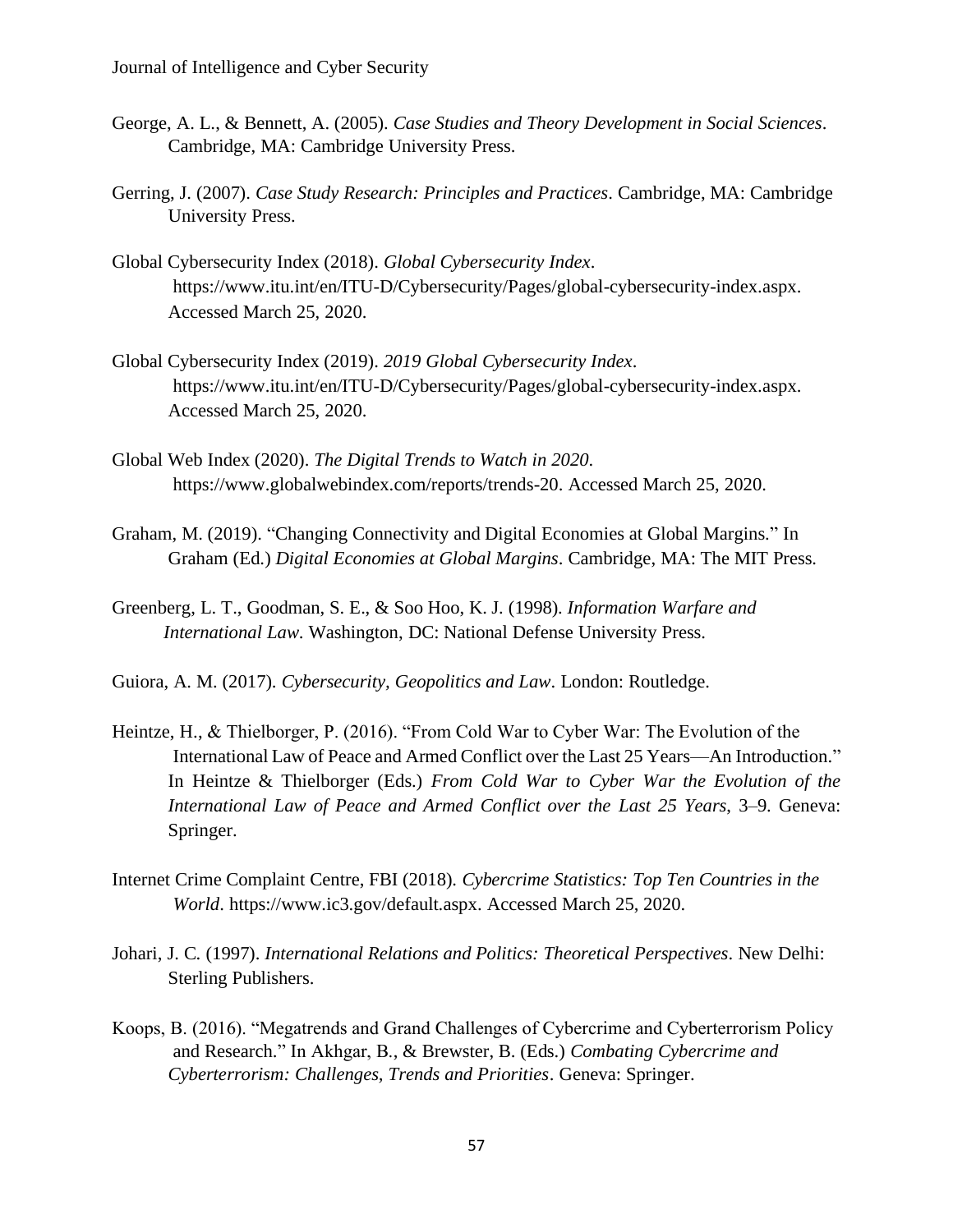Kosseff, J. (2017). *Cybersecurity Law*. Hoboken, NJ: John Wiley & Sons.

- Kremling, J., & Parker, A. M. S. (2018). *Cyberspace, Cybersecurity and Cybercrime*. London: Sage.
- Kshetri, N. (2019). "Cybercrime and Cybersecurity in Africa." *Journal of Global Information Technology Management* 22(2): 77–81.
- Leffler, M. P. (1990). "National Security." *Journal of American History* 77(1): 143–153.
- Lijphart, A. (1975). "The Comparable-Cases Strategy in Comparative Research." *Comparative Political Studies* 8(2): 158–177.
- Mazurczyk, W., Drobniak, C., & Moore, S. (2016). "Towards a Systematic View on Cybersecurity Ecology." In Akhgar, B., & Brewster, B. (Eds.) *Combating Cybercrime and Cyberterrorism: Challenges, Trends and Priorities*, 17–38. Geneva: Springer.
- Maurer, T. (2018). *Cyber Mercenaries: The State, Hackers and Power*. New York: Cambridge University Press.
- Maurushat, A. (2013). *Disclosure of Security Vulnerabilities: Legal and Ethical Issues*. Berlin: Springer.
- Meeuwisse, R. (2015). *Cybersecurity for Beginners*. Canterbury, New Zealand: Icutrain Ltd.
- Mohammed, K. H., Mohamed, Y. D., & Solanke, A. A. (2019). "Cybercrime and Digital Forensics: Bridging the Gap in Legislation, Investigation and Prosecution of Cybercrime in Nigeria." *International Journal of Cybersecurity Intelligence and Cybercrime* 2 (1): 56- 63.
- Mordi, M. (2019). "Is Nigeria Really the Headquarters of Cybercrime in the World?" *Guardian*. https://guardian.ng/news/is-nigeria-really-the-headquarters-of-cybercrime-inthe-world/. Accessed March 25, 2020.
- Mowbray, T. J. (2013). *Cybersecurity: Managing Systems, Conducting Testing, and Investigating Intrusions*. Indianapolis, IN: John Wiley & Sons.
- National Bureau of Statistics (2018). Nigerian Population Estimate. https://www.nbs.org.ng. Accessed March 25, 2020.
- Noam, E. M. (2019). *Managing Media and Digital Organisations*. New York: Palgrave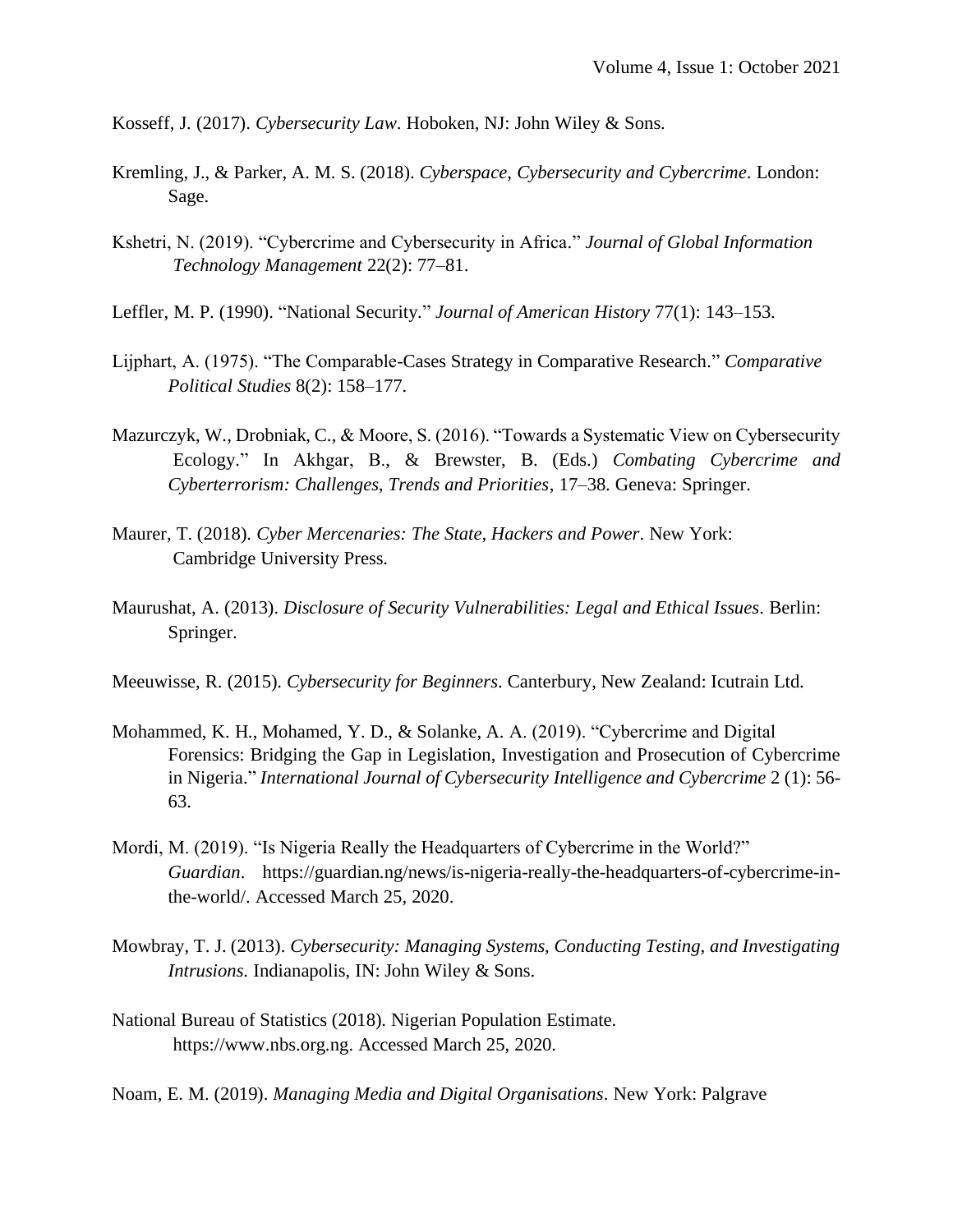Macmillan.

- Ohwovoriole, O. (2019). "Nigeria Losses About N127bn to Cybercrime Annually." *ThisDay*. [https://allafrica.com/stories/201906190144.html.](https://allafrica.com/stories/201906190144.html) Accessed March 25, 2020.
- Olayemi, O. J. (2014). "A Socio-Technological Analysis of Cybercrime and Cyber Security in Nigeria." *International Journal of Sociology and Anthropology* 6(3): 116–125.
- Omodunbi, B. A., Odiase, P. O., Olaniyan, N., & Esan, A. O. (2016). "Cybercrimes in Nigeria: Analysis, Detection and Prevention." *FUOYE Journal of Engineering and Technology*  $1(1): 37-42.$
- Pelton, J. N., & Singh, I. B. (2015). *Digital Defense: A Cybersecurity Primer*. Cham: Springer.
- Rayes, A., & Salam, S. (2019). *Internet of Things: From Hype to Reality*. Geneva: Springer.
- Re-Hashed. (2019). *Cybercrime Statistics: A Closer Look at the "Web of Profit*. www.thesslstore.com. Accessed March 25, 2020.
- Reveron, D. S. & Mahoney-Norris, K. A. (2011). *Human Security in a Borderless World*. New York: Routledge.
- Rittinghouse, J. W., & Hancock, W. M. (2003). *Cybersecurity Operations Handbook*. Amsterdam: Elsevier.
- SaharaReporters. (2019). "Nigerian Government Directs NCC to Block Over Nine Million Unregistered SIM Cards." [http://saharareporters.com/2019/09/12/nigerian-government](http://saharareporters.com/2019/09/12/nigerian-government-directs-ncc-block-over-nine-million-unregistered-sim-cards)[directs-ncc-block-over-nine-million-unregistered-sim-cards.](http://saharareporters.com/2019/09/12/nigerian-government-directs-ncc-block-over-nine-million-unregistered-sim-cards) Accessed March 25, 2020.
- Schjolberg, S., & Ghernaouti-Helie, S. (2009). *A Global Protocol on Cybersecurity and Cybercrime: An Initiative for Peace and Security in Cyberspace*. Oslo: E. Dit.
- Schjolberg, S., & Ghernaouti-Helie, S. (2011). *A Global Treaty on Cybersecurity and Cybercrime*. Oslo: AiTO.
- Schwanholz, J., & Graham, T. (2018). "Digital Transformation: New Opportunities and Challenges for Democracy." In Schwanholz, J. & Graham, T. (Es.) *Managing Democracy in the Digital Age: Internet Regulations, Social Media Use, and Online Civic Engagement*. Geneva: Springer.
- Severo, M. (2019). "Safeguarding without a Record? The Digital Inventories of Intangible Cultural Heritage." In Romele, A., & Terrone, E. (Eds.) *Towards a Philosophy of Digital*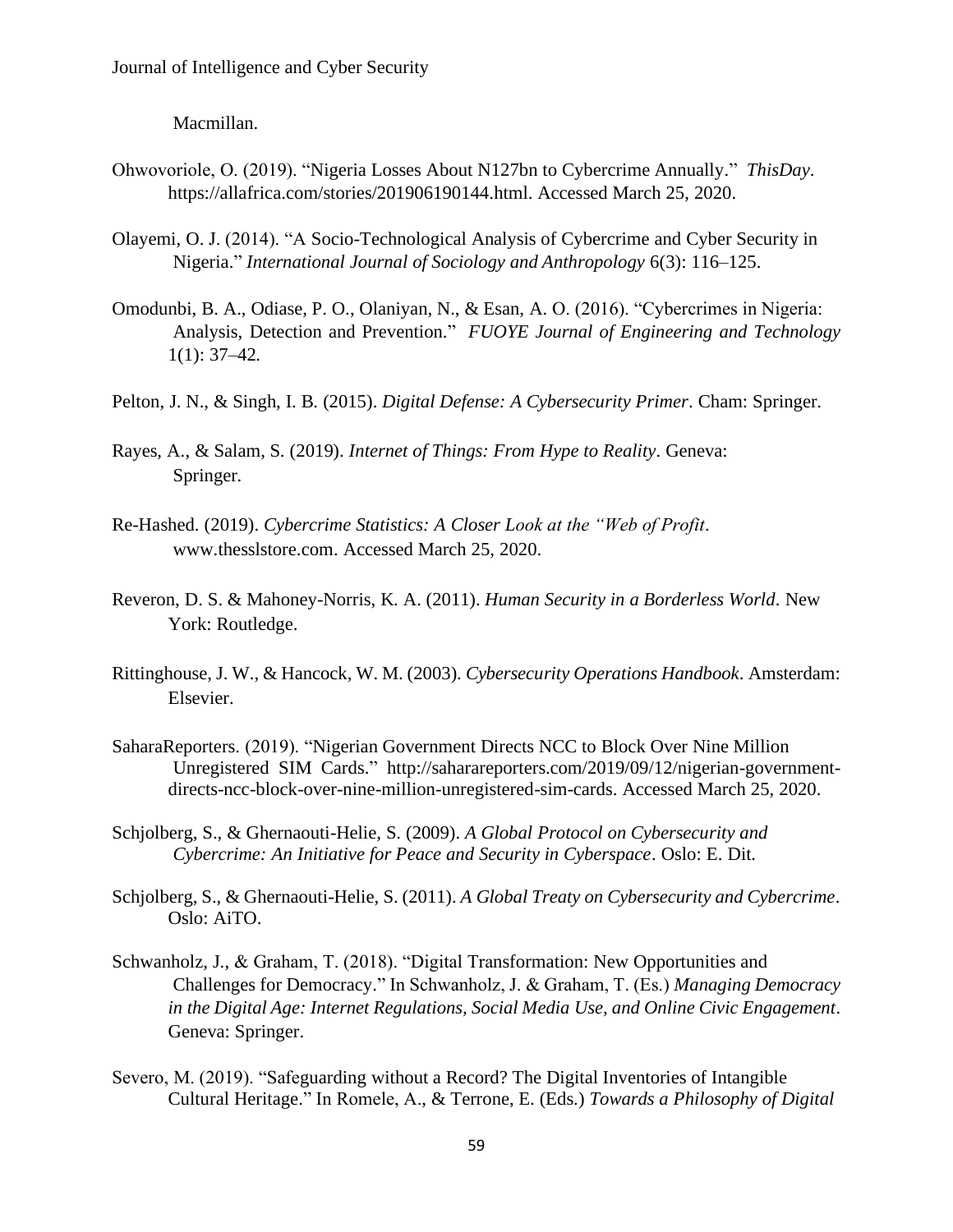*Media*, 165–182. New York: Palgrave Macmillan.

- Shalhoub, Z. K., & Al Qasimi, S. L. (2010). *Cyber Law and Cyber Security in Developing and Emerging Economies*. Northampton, UK: Edward Elgar.
- Sharan, M. P. (2009) *Qualitative Research Method*. San Francisco: John Wiley & Sons.
- Singer, P.W., & Friedman, A. (2011). *Cybersecurity and Cyberwar: What Everyone Needs to Know*. New York: Oxford University Press.
- Sule, B. (2018). *Political Party Financing and Election Reformations in Nigeria's 2015 General Election: Issues and Impacts*. PhD Thesis submitted to the School of International Studies, College of Law Government and International Studies, Ghazali Shafie Graduate School of Government, Universiti Utara Malaysia.
- Sule, B. Yahaya, M.A. Rabi'u, A.A. Ahmad, M. & Hussaini, K. (2019). "Strategies of Combating Insurgency in Northeastern Nigeria: A Non-Traditional Approach." *Journal of Administrative Studies* 16(2): 54–75.
- Statista. (2019). "Nigeria: Number of Internet Users from 2017–2023 in Millions." https://www.statista.com/statistics/183849/internet-users-nigeria/. Accessed March 25, 2020.
- Taylor, B. (2012). *The Evolution of National Security Studies*. Australian National University, National Security College Occasional Paper.
- Touhill, G. J., & Touhill, C. J. (2014). *Cybersecurity for Executives: A Practical Guide*. Hoboken, NJ: John Wiley & Sons.
- Walker III, W. O. (2009). *National Security and Core Values in American History*. Edinburgh, UK: Cambridge University Press.
- Wolfers, A. (1964). *Discord and Collaboration: Essays on International Politics*. Baltimore: John Hopkins Press.
- World Bank. (2017). *Combating Cybercrime: Tools and Capacity Building for Emerging Economies*. Washington, DC: World Bank.
- Yakubu, Y. A. (2012). *Nigerian Foreign Policy from 1999–2012*. Zaria, Nigeria: Ahmadu Bello University Zaria Press.
- Yin, R. K. (2018). *Case Study Research and Applications: Design and Methods*. London: